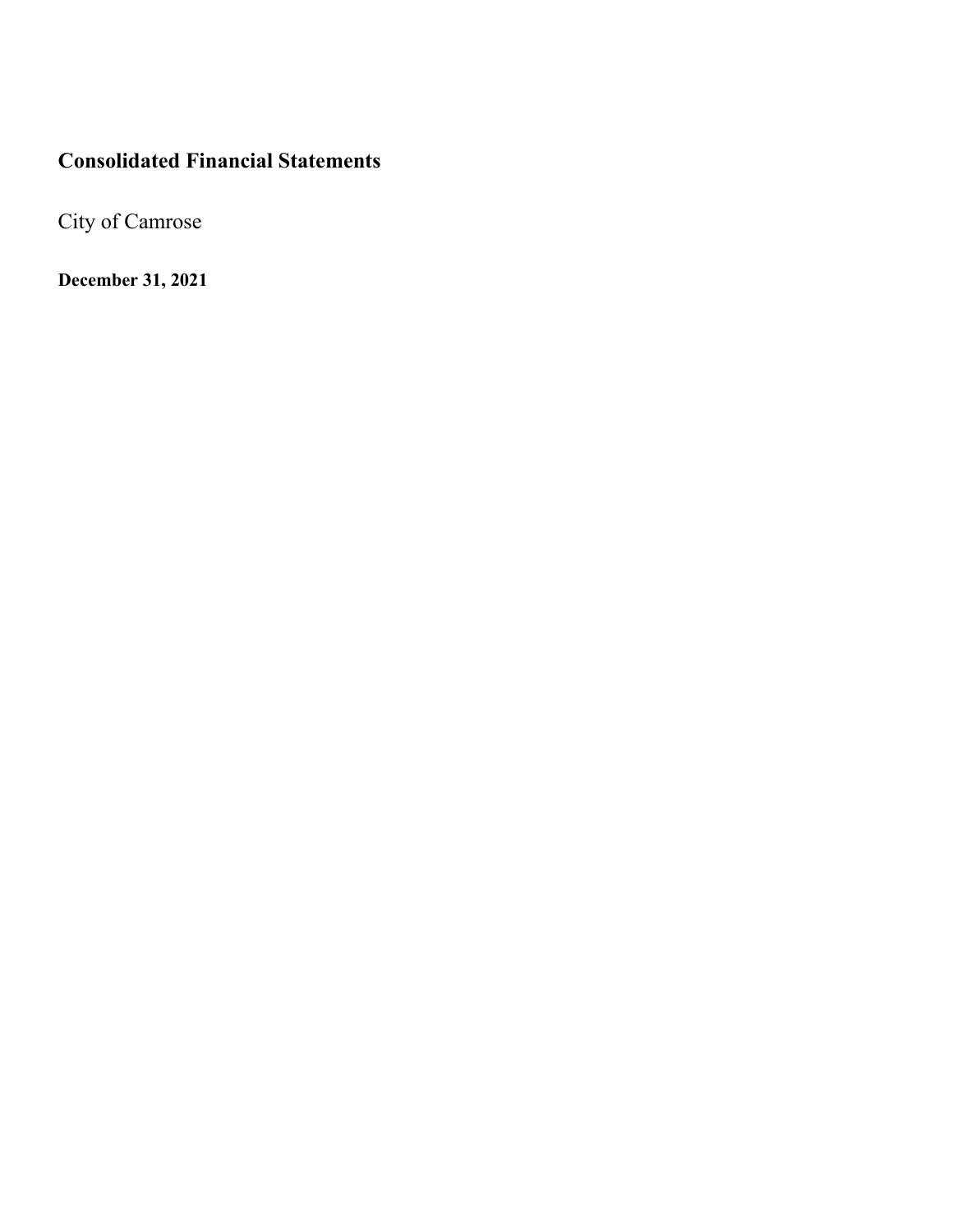December 31, 2021

### Contents

|                                                          | Page |
|----------------------------------------------------------|------|
| Consolidated Financial Statements                        |      |
| Management's Responsibility for Financial Reporting      |      |
| Independent Auditors' Report to the Mayor and Council    |      |
| <b>Consolidated Statement of Financial Position</b>      | 4    |
| <b>Consolidated Statement of Operations</b>              | 5    |
| Consolidated Statement of Change in Net Financial Assets | 6    |
| Consolidated Statement of Cash Flows                     |      |
| Schedules                                                | 8    |
| Notes to the Financial Statements                        | 14   |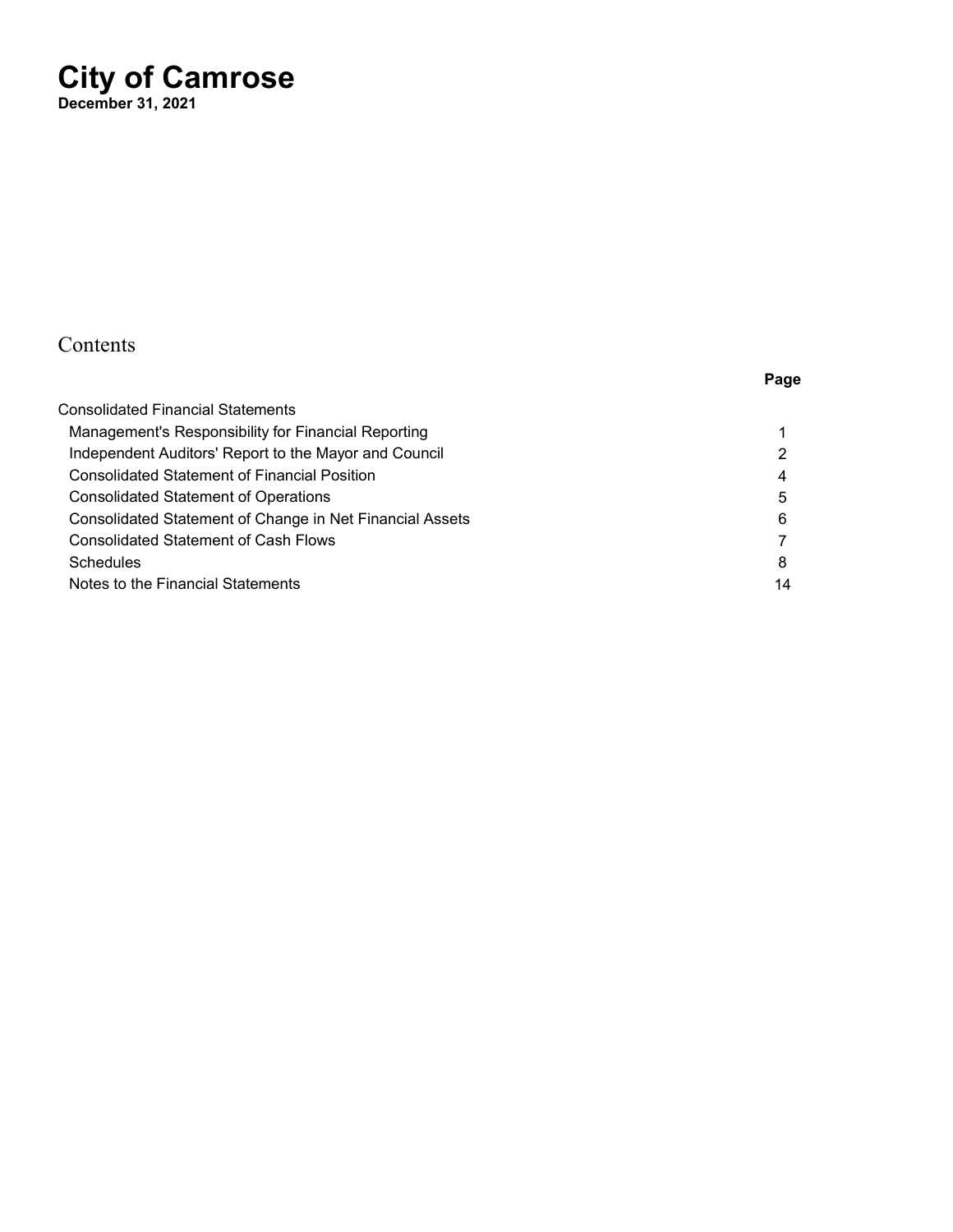#### MANAGEMENT'S RESPONSIBILITY FOR FINANCIAL REPORTING

The consolidated financial statements of City of Camrose have been prepared in accordance with Canadian public sector accounting standards. When alternative accounting methods exist, management has chosen those it deems most appropriate in the circumstances. These statements include certain amounts based on management's estimates and judgments. Management has determined such amounts based on a reasonable basis in order to ensure that the financial statements are presented fairly in all material respects.

The integrity and reliability of City of Camrose's reporting systems are achieved through the use of formal policies and procedures, the careful selection of employees and an appropriate division of responsibilities. These systems are designed to provide reasonable assurance that the financial information is reliable and accurate.

City Council is responsible for ensuring that management fulfills its responsibility for financial reporting and is ultimately responsible for reviewing and approving the financial statements. Council meets periodically with management, as well as the external auditors, to discuss internal controls over the financial reporting process, auditing matters and financial reporting issues, to satisfy themselves that each party is properly discharging their responsibilities, and to review the annual report, the consolidated financial statements and the external auditor's report.

The consolidated financial statements have been audited on behalf of Council by RSM Alberta LLP, in accordance with Canadian generally accepted auditing standards.

DocuSigned by: Travis Bouck

-CC10EE516C44455. Travis Bouck, General Manager of Financial Services

**DocuSigned by:** B2FC13311598453.

Malcolm Boyd, City Manager

Camrose, AB April 22, 2022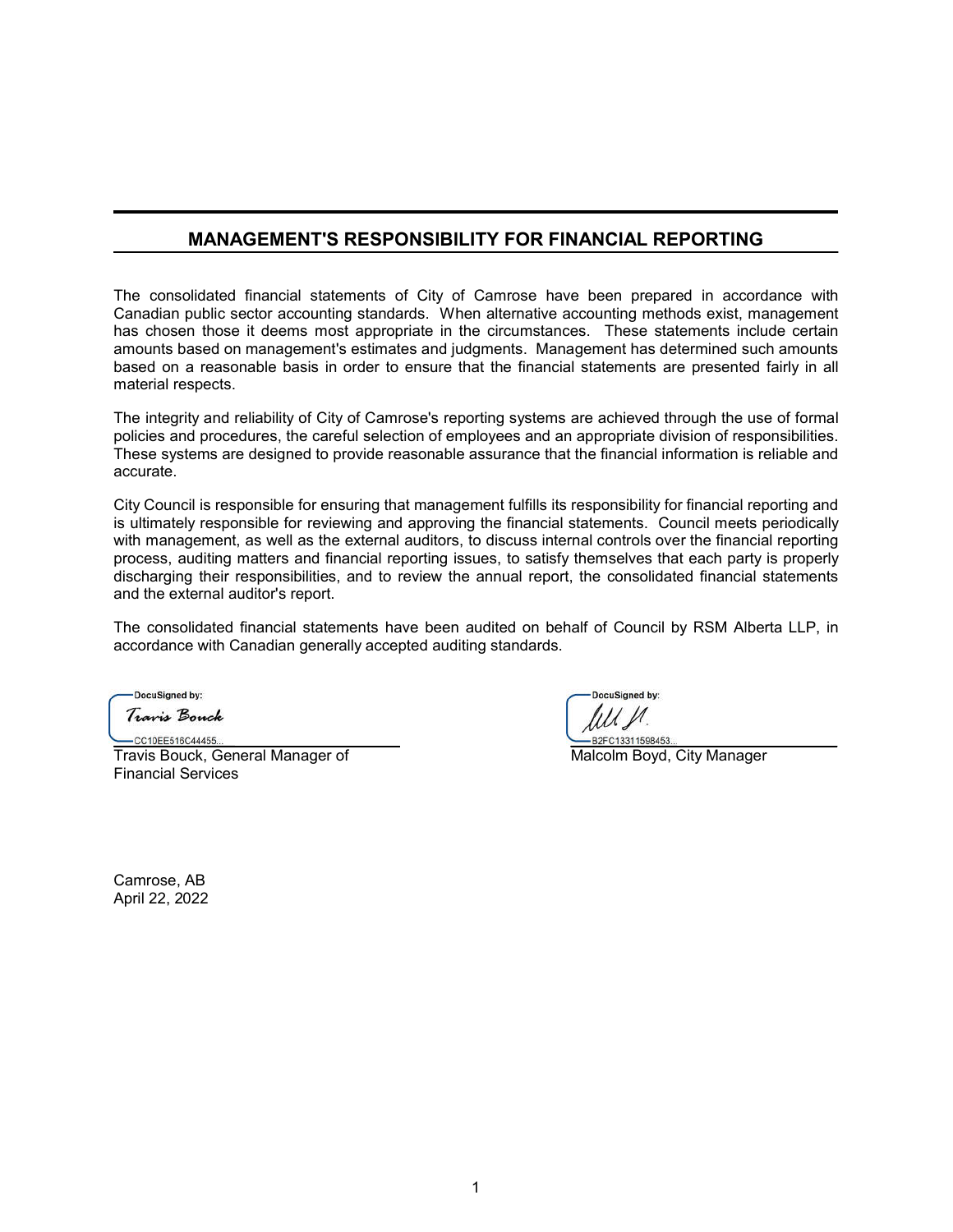

#### **INDEPENDENT AUDITOR'S REPORT**

To the Mayor and Council of City of Camrose

#### *Opinion*

We have audited the consolidated financial statements of City of Camrose (the "City"), which comprise the consolidated statement of financial position as at December 31, 2021 and the consolidated statements of operations and accumulated surplus, change in net financial assets and cash flows and schedules for the year then ended, and notes to the consolidated financial statements, including a summary of significant accounting policies.

In our opinion, the accompanying consolidated financial statements present fairly, in all material respects, the consolidated financial position of the City as at December 31, 2021, and its results of consolidated operations, its changes in net financial assets and its consolidated cash flows for the year then ended in accordance with Canadian public sector accounting standards.

#### *Basis for Opinion*

We conducted our audit in accordance with Canadian generally accepted auditing standards. Our responsibilities under those standards are further described in the *Auditor's Responsibilities for the Audit of the Consolidated Financial Statements* section of our report. We are independent of the City in accordance with the ethical requirements that are relevant to our audit of the consolidated financial statements in Canada, and we have fulfilled our other ethical responsibilities in accordance with these requirements. We believe that the audit evidence we have obtained is sufficient and appropriate to provide a basis for our opinion.

#### *Responsibilities of Management and Those Charged with Governance for the Consolidated Financial Statements*

Management is responsible for the preparation and fair presentation of the consolidated financial statements in accordance with Canadian public sector accounting standards, and for such internal control as management determines is necessary to enable the preparation of consolidated financial statements that are free from material misstatement, whether due to fraud or error.

In preparing the consolidated financial statements, management is responsible for assessing the City's ability to continue as a going concern, disclosing, as applicable, matters related to going concern and using the going concern basis of accounting unless management either intends to liquidate the City or to cease operations, or has no realistic alternative but to do so.

Those charged with governance are responsible for overseeing the City's financial reporting process.

#### *Auditor's Responsibilities for the Audit of the Consolidated Financial Statements*

Our objectives are to obtain reasonable assurance about whether the consolidated financial statements as a whole are free from material misstatement, whether due to fraud or error, and to issue an auditor's report that includes our opinion. Reasonable assurance is a high level of assurance, but is not a guarantee that an audit conducted in accordance with Canadian generally accepted auditing standards will always detect a material misstatement when it exists. Misstatements can arise from fraud or error and are considered material if, individually or in the aggregate, they could reasonably be expected to influence the economic decisions of users taken on the basis of these consolidated financial statements.

THE POWER OF BEING UNDERSTOOD **AUDIT | TAX | CONSULTING**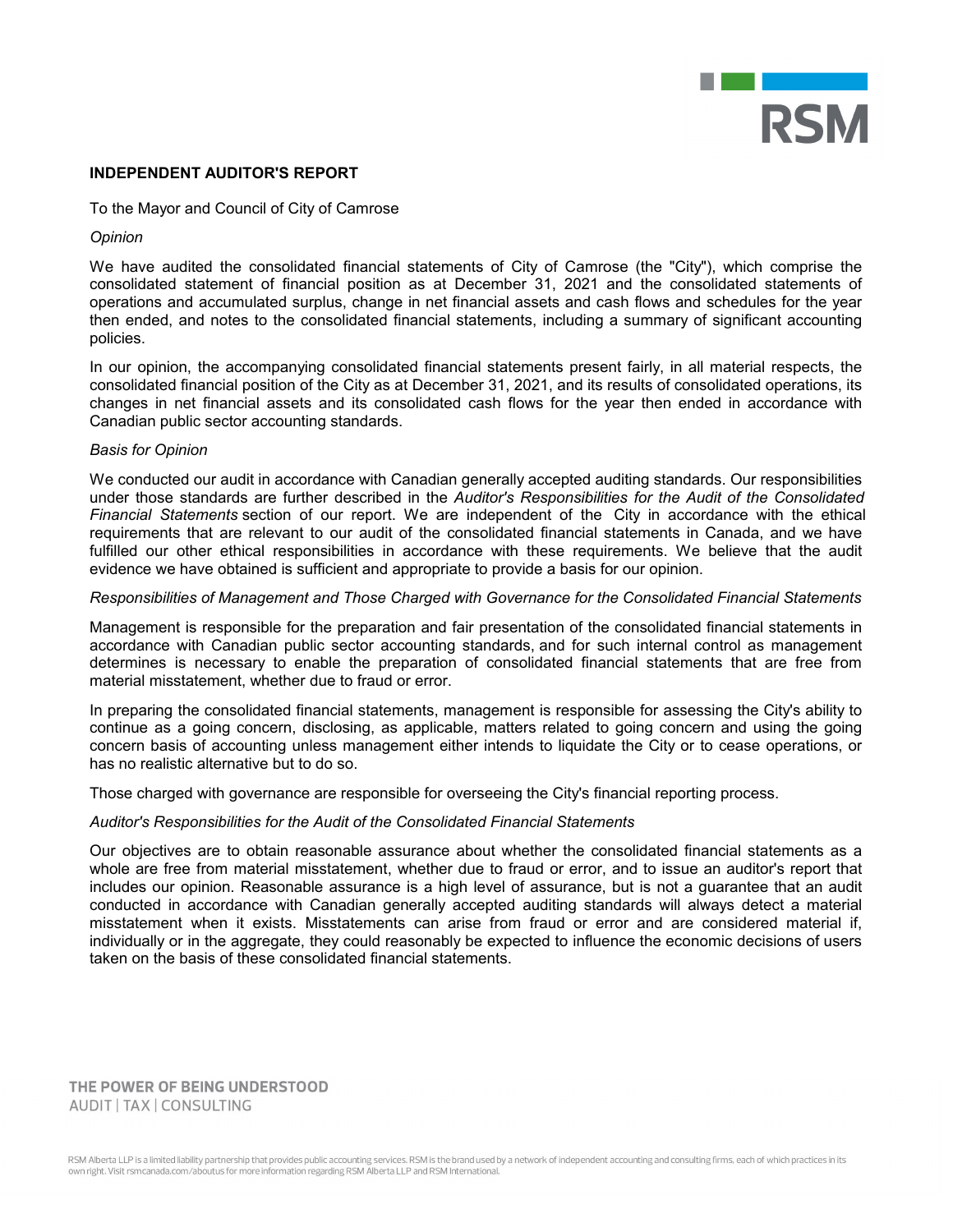As part of an audit in accordance with Canadian generally accepted auditing standards, we exercise professional judgment and maintain professional skepticism throughout the audit. We also:

- Identify and assess the risks of material misstatement of the consolidated financial statements, whether due to fraud or error, design and perform audit procedures responsive to those risks, and obtain audit evidence that is sufficient and appropriate to provide a basis for our opinion. The risk of not detecting a material misstatement resulting from fraud is higher than for one resulting from error, as fraud may involve collusion, forgery, intentional omissions, misrepresentations, or the override of internal control.
- Obtain an understanding of internal control relevant to the audit in order to design audit procedures that are appropriate in the circumstances, but not for the purpose of expressing an opinion on the effectiveness of the City's internal control.
- Evaluate the appropriateness of accounting policies used and the reasonableness of accounting estimates and related disclosures made by management.
- Conclude on the appropriateness of management's use of the going concern basis of accounting and, based on the audit evidence obtained, whether a material uncertainty exists related to events or conditions that may cast significant doubt on the City's ability to continue as a going concern. If we conclude that a material uncertainty exists, we are required to draw attention in our auditor's report to the related disclosures in the consolidated financial statements or, if such disclosures are inadequate, to modify our opinion. Our conclusions are based on the audit evidence obtained up to the date of our auditor's report. However, future events or conditions may cause the City to cease to continue as a going concern.
- Evaluate the overall presentation, structure and content of the consolidated financial statements, including the disclosures, and whether the consolidated financial statements represent the underlying transactions and events in a manner that achieves fair presentation.

We communicate with those charged with governance regarding, among other matters, the planned scope and timing of the audit and significant audit findings, including any significant deficiencies in internal control that we identify during our audit.

RSM Alberta LLP

Chartered Professional Accountants April 27, 2022 Edmonton, Alberta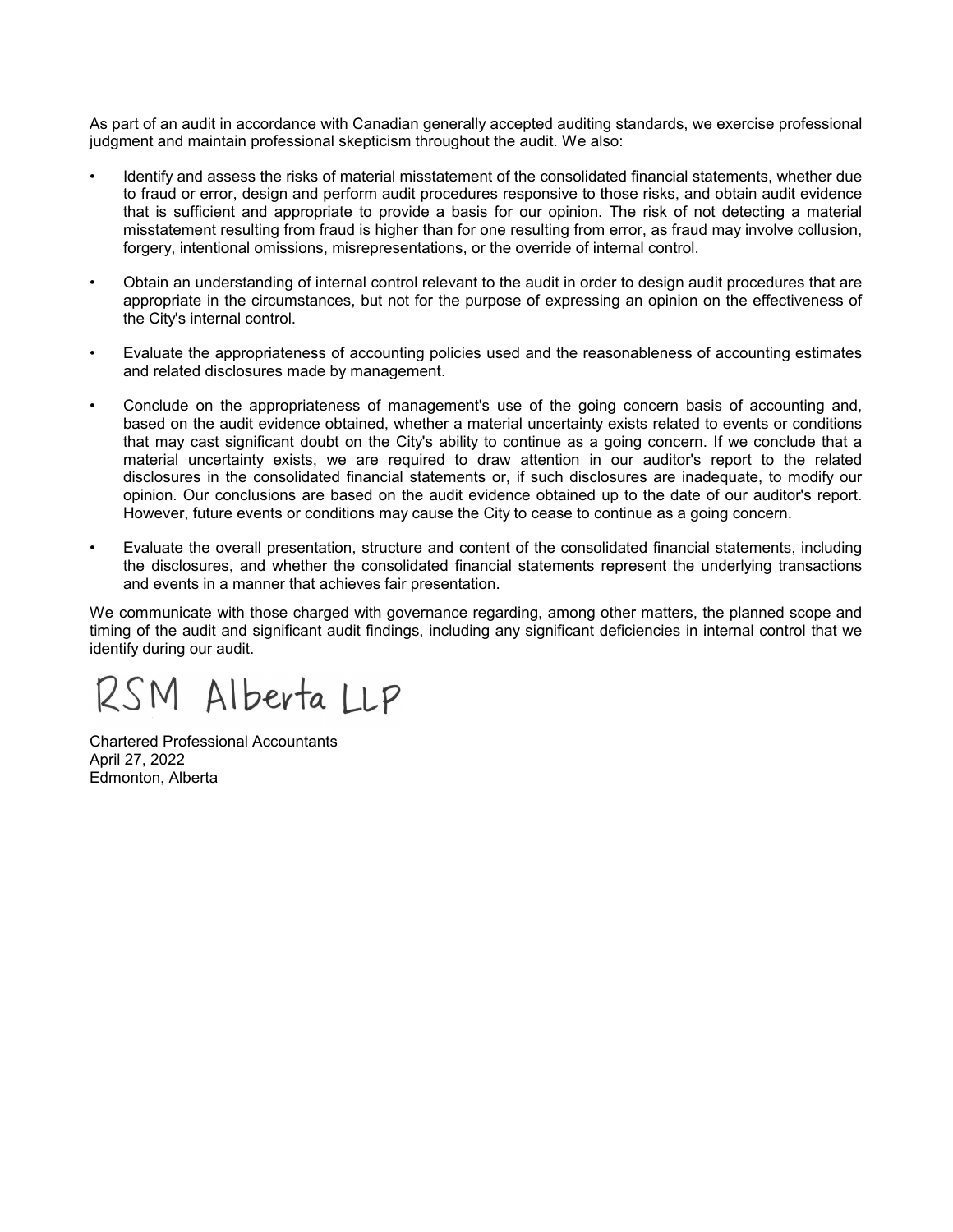#### Consolidated Statement of Financial Position

#### As at December 31, 2021

|                                                                | 2021          | 2020             |
|----------------------------------------------------------------|---------------|------------------|
| <b>FINANCIAL ASSETS</b>                                        |               |                  |
| Cash and temporary investments (Note 2)                        | 90,703,449    | 77,509,781<br>\$ |
| Investments (Note 3)                                           |               | 4,113,938        |
| Receivables:                                                   |               |                  |
| Taxes and grants in place of taxes (Note 4)                    | 3,657,824     | 3,262,108        |
| Trade and other (Note 4)                                       | 3,265,250     | 2,737,826        |
| Land for resale inventory - ready for sale (Note 5)            | 1,261,670     | 1,382,070        |
|                                                                | 98,888,193    | 89,005,723       |
| <b>LIABILITIES</b>                                             |               |                  |
| Accounts payable and accrued liabilities                       | 6,177,810     | 2,935,444        |
| Deposit liabilities                                            | 1,959,425     | 1,675,137        |
| Deferred revenue (Note 6)                                      | 14,349,834    | 13,733,763       |
| Employee benefit obligations (Note 7)                          | 4,691,719     | 4,868,661        |
| Provision for landfill closure and post-closure costs (Note 9) | 5,369,358     | 5,006,813        |
| Long-term debt (Note 11)                                       | 12,068,283    | 13,738,493       |
|                                                                | 44,616,429    | 41,958,311       |
| <b>NET FINANCIAL ASSETS</b>                                    | 54,271,764    | 47,047,412       |
| <b>NON-FINANCIAL ASSETS</b>                                    |               |                  |
| Tangible capital assets (Schedule 2)                           | 244,148,503   | 238,269,432      |
| Land for resale inventory - not ready for sale (Note 5)        | 5,804,910     | 5,804,910        |
| Inventory for consumption                                      | 1,487,128     | 1,138,957        |
| Prepaid expenses                                               | 364,779       | 522,044          |
|                                                                | 251,805,320   | 245,735,343      |
| <b>ACCUMULATED SURPLUS (Schedule 1) (Note 14)</b>              | \$306,077,084 | \$292,782,755    |

Commitments (Note 21) and Contingencies (Note 22)

### APPROVED ON BEHALF OF THE CITY:

DocuSigned by: PJ Stasko -106B1C02AB694DF... Mayor **Mayor** City Manager

DocuSigned by: МЛ. Н. -<br>B2FC13311598453...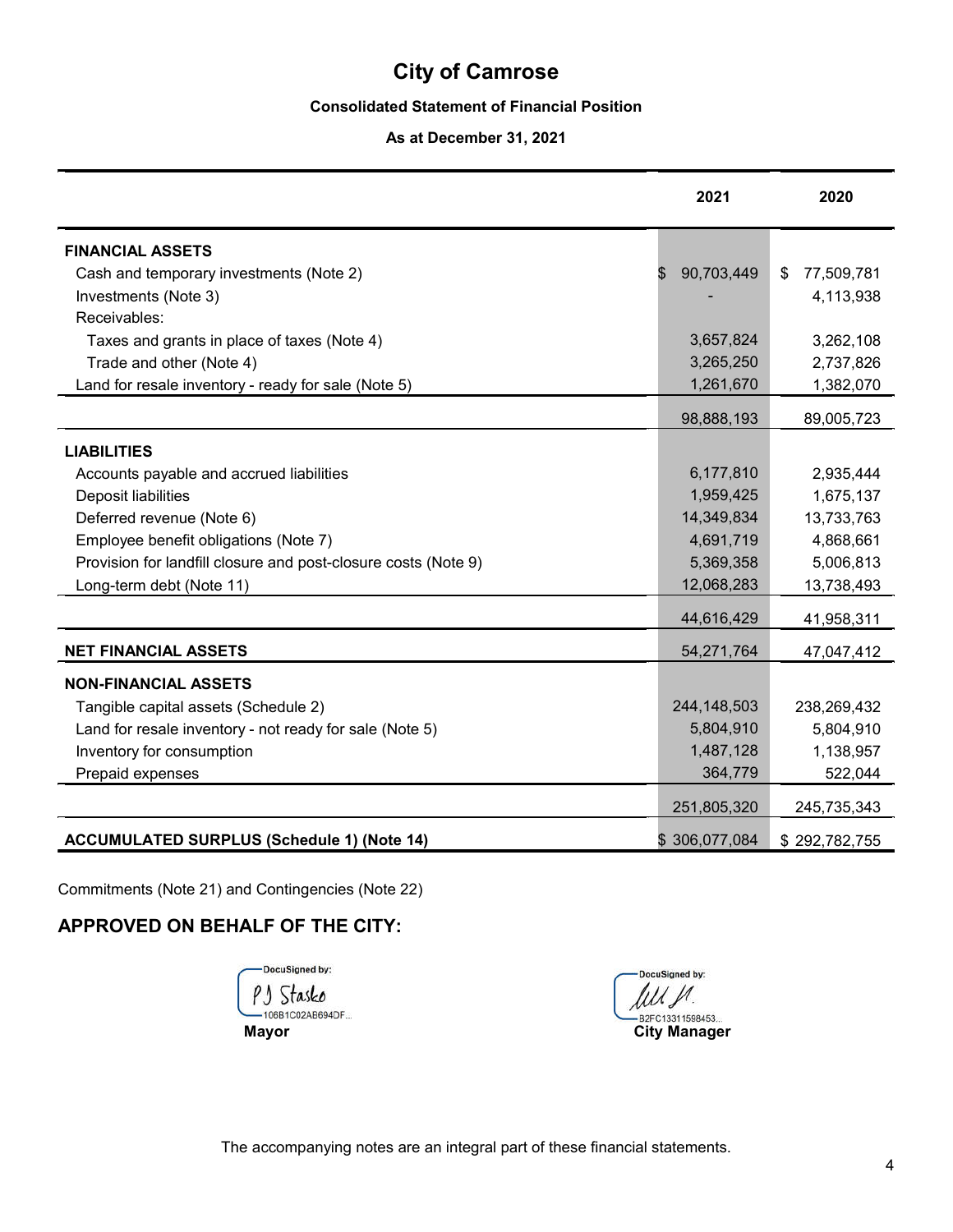### Consolidated Statement of Operations

|                                                      | <b>Budget</b><br>(See Note 24) | 2021             | 2020             |
|------------------------------------------------------|--------------------------------|------------------|------------------|
| <b>REVENUES</b>                                      |                                |                  |                  |
| Net municipal taxes (Schedule 3)                     | 26,123,890<br>\$               | 26,820,605<br>\$ | 26,505,605<br>\$ |
| User fees and sales of goods                         | 15,320,511                     | 15,195,058       | 14, 194, 439     |
| Government transfers for operating (Schedule 4)      | 1,613,235                      | 2,339,595        | 3,310,202        |
| Sales to other governments                           | 124,474                        | 157,800          | 165,863          |
| Penalties and costs of taxes                         | 275,500                        | 207,801          | 120,001          |
| Licences and permits                                 | 656,950                        | 823,628          | 698,701          |
| Development levies                                   |                                | 1,546            | 768              |
| Fines                                                | 800,000                        | 664,063          | 619,685          |
| Franchise and concession contracts                   | 3,683,993                      | 3,541,572        | 3,118,898        |
| Investment income                                    | 705,879                        | 846,913          | 1,096,798        |
| Rentals                                              | 1,275,007                      | 965,952          | 907,364          |
| Other revenues                                       | 88,050                         | 218,844          | 393,645          |
|                                                      | 50,667,489                     | 51,783,377       | 51,131,969       |
| <b>EXPENSES</b>                                      |                                |                  |                  |
| Legislative                                          | 641,363                        | 354,739          | 320,566          |
| Administration                                       | 6,178,430                      | 5,057,349        | 5,745,778        |
| <b>Protective Services</b>                           | 9,560,808                      | 9,049,356        | 9,135,578        |
| Roads, Streets, Walks & Lighting                     | 9,925,942                      | 9,335,348        | 9,816,866        |
| Water, Wastewater and Waste Management               | 10,566,306                     | 10,294,987       | 13,284,719       |
| Public Health & Welfare                              | 334,106                        | 337,801          | 370,192          |
| Planning & Development                               | 1,191,681                      | 1,108,215        | 983,724          |
| <b>Recreation &amp; Culture</b>                      | 11,497,833                     | 12,301,422       | 9,117,803        |
|                                                      | 49,896,469                     | 47,839,217       | 48,775,226       |
| <b>EXCESS OF REVENUES OVER EXPENSES BEFORE OTHER</b> | 771,020                        | 3,944,160        | 2,356,743        |
| <b>OTHER:</b>                                        |                                |                  |                  |
| Contributed tangible capital assets (Note 20)        |                                | 232,747          |                  |
| Government transfers for capital (Schedule 4)        | 14,503,955                     | 9,117,422        | 4,435,625        |
| <b>EXCESS OF REVENUES OVER EXPENSES</b>              | 15,274,975                     | 13,294,329       | 6,792,368        |
| ACCUMULATED SURPLUS, BEGINNING OF YEAR               | 292,782,755                    | 292,782,755      | 285,990,387      |
| <b>ACCUMULATED SURPLUS, END OF YEAR</b>              | \$308,057,730                  | \$306,077,084    | \$292,782,755    |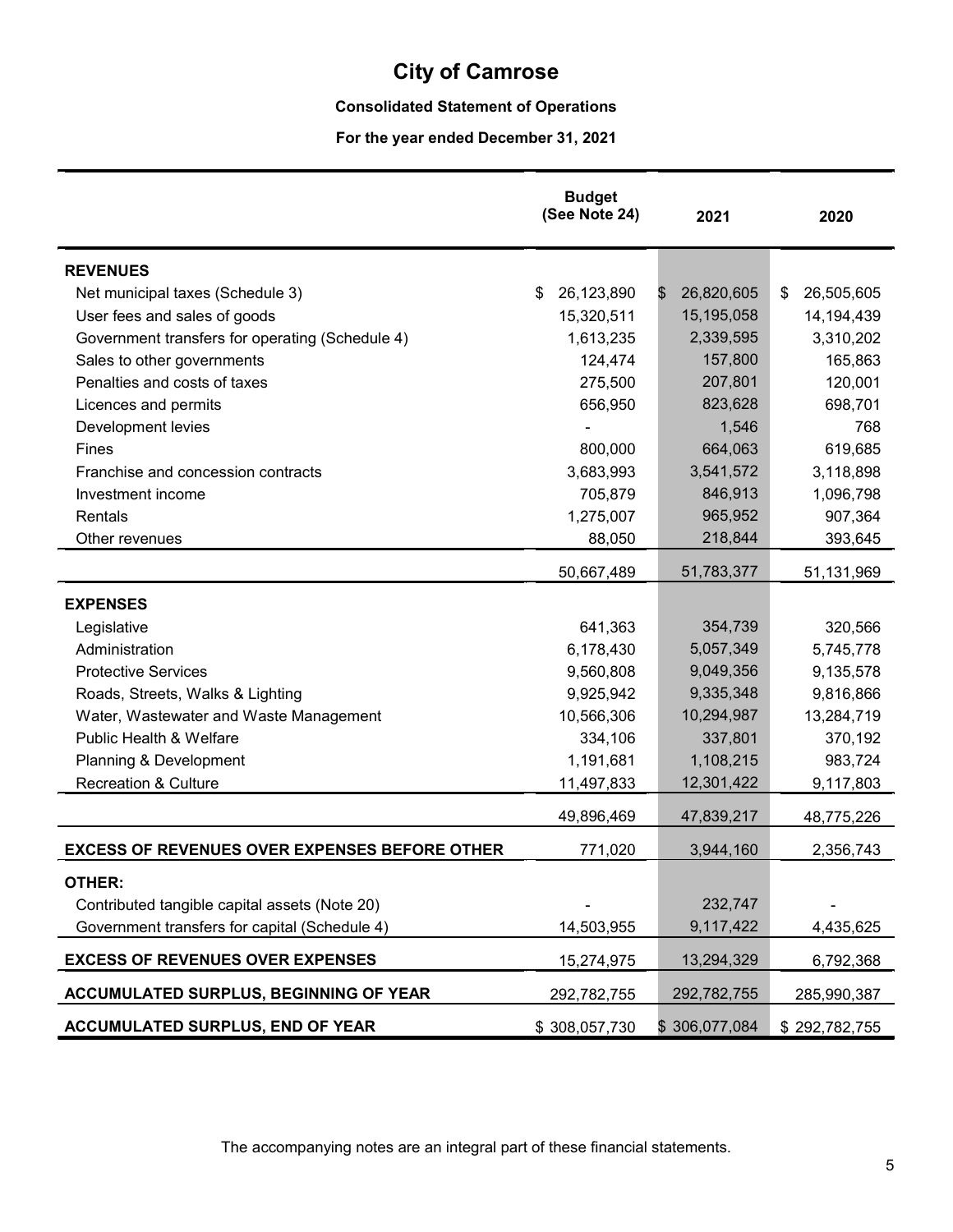### Consolidated Statement of Change in Net Financial Assets

|                                                    | <b>Budget</b><br>(See Note 24) | 2021         | 2020            |
|----------------------------------------------------|--------------------------------|--------------|-----------------|
| <b>EXCESS OF REVENUES OVER EXPENSES</b>            | \$15,274,975                   | \$13,294,329 | 6,792,368<br>\$ |
| Acquisition of tangible capital assets             |                                | (17,804,016) | (13, 577, 529)  |
| Contributed tangible capital assets                |                                | (232, 747)   |                 |
| Proceeds on disposal of tangible capital assets    |                                | 937,609      | 288,931         |
| Amortization of tangible capital assets            | 10,004,247                     | 10,004,247   | 9,500,111       |
| Loss (gain) on disposal of tangible capital assets |                                | 1,215,836    | (175,621)       |
|                                                    | 10,004,247                     | (5,879,071)  | (3,964,108)     |
| Acquisition of inventory for consumption           |                                | (348, 171)   |                 |
| Use of inventory for consumption                   |                                |              | 169,368         |
| Use of prepaid assets                              |                                | 157,265      | 7,829           |
|                                                    |                                | (190, 906)   | 177,197         |
| <b>INCREASE IN NET FINANCIAL ASSETS</b>            | 25,279,222                     | 7,224,352    | 3,005,457       |
| NET FINANCIAL ASSETS, BEGINNING OF YEAR            | 52,852,322                     | 47,047,412   | 44,041,955      |
| NET FINANCIAL ASSETS, END OF YEAR                  | \$78,131,544                   | \$54,271,764 | \$47,047,412    |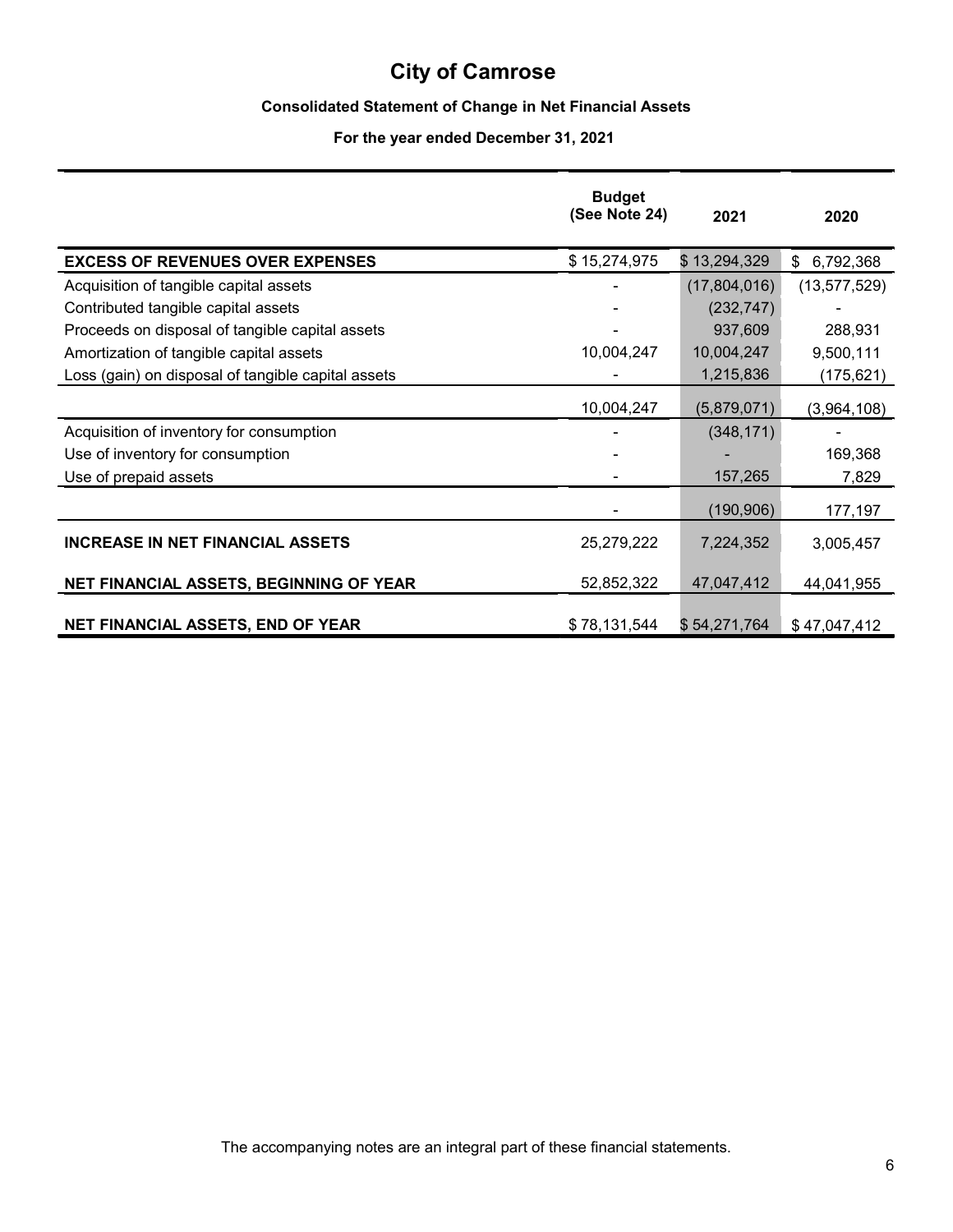#### Consolidated Statement of Cash Flows

For the year ended December 31, 2021

|                                                                                                                                                                                                                                                                                                                                                                                                                   |    | 2021             | 2020           |
|-------------------------------------------------------------------------------------------------------------------------------------------------------------------------------------------------------------------------------------------------------------------------------------------------------------------------------------------------------------------------------------------------------------------|----|------------------|----------------|
| NET INFLOW (OUTFLOW) OF CASH RELATED TO THE FOLLOWING ACTIVITIES:                                                                                                                                                                                                                                                                                                                                                 |    |                  |                |
| <b>OPERATING</b>                                                                                                                                                                                                                                                                                                                                                                                                  |    |                  |                |
| Excess of revenues over expenses                                                                                                                                                                                                                                                                                                                                                                                  | \$ | 13,294,329<br>\$ | 6,792,368      |
| Non-cash items included in excess of revenues over expenses:                                                                                                                                                                                                                                                                                                                                                      |    |                  |                |
| Amortization of tangible capital assets                                                                                                                                                                                                                                                                                                                                                                           |    | 10,004,247       | 9,500,111      |
| Loss (gain) on disposal of capital assets                                                                                                                                                                                                                                                                                                                                                                         |    | 1,215,836        | (175, 621)     |
| Contributed tangible capital assets                                                                                                                                                                                                                                                                                                                                                                               |    | (232, 747)       |                |
|                                                                                                                                                                                                                                                                                                                                                                                                                   |    | 24,281,665       | 16,116,858     |
| Non-cash contributions (charges) to operations - net change:                                                                                                                                                                                                                                                                                                                                                      |    |                  |                |
| Increase in taxes and grants in place of taxes receivable                                                                                                                                                                                                                                                                                                                                                         |    | (395, 716)       | (536, 627)     |
| (Increase) decrease in trade and other receivables                                                                                                                                                                                                                                                                                                                                                                |    | (527, 424)       | 338,813        |
| (Increase) decrease in inventory for consumption<br>Decrease in land for resale inventory<br>Decrease in prepaid expenses<br>Increase (decrease) in accounts payable and accrued liabilities<br>Increase (decrease) in deposit liabilities<br>Increase (decrease) in deferred revenue<br>(Decrease) increase in employee benefit obligations<br>Increase in provision for landfill closure and post-closure costs |    | (348, 171)       | 169,368        |
|                                                                                                                                                                                                                                                                                                                                                                                                                   |    | 120,400          |                |
|                                                                                                                                                                                                                                                                                                                                                                                                                   |    | 157,265          | 7,829          |
|                                                                                                                                                                                                                                                                                                                                                                                                                   |    | 3,242,366        | (1,204,424)    |
|                                                                                                                                                                                                                                                                                                                                                                                                                   |    | 284,288          | (180, 106)     |
|                                                                                                                                                                                                                                                                                                                                                                                                                   |    | 616,071          | (406, 885)     |
|                                                                                                                                                                                                                                                                                                                                                                                                                   |    | (176, 942)       | 183,929        |
|                                                                                                                                                                                                                                                                                                                                                                                                                   |    | 362,545          | 3,553,676      |
|                                                                                                                                                                                                                                                                                                                                                                                                                   |    | 27,616,347       | 18,042,431     |
| <b>CAPITAL</b>                                                                                                                                                                                                                                                                                                                                                                                                    |    |                  |                |
| Proceeds from disposal of tangible capital assets                                                                                                                                                                                                                                                                                                                                                                 |    | 937,609          | 288,931        |
| Acquisition of tangible capital assets                                                                                                                                                                                                                                                                                                                                                                            |    | (17,804,016)     | (13, 577, 529) |
|                                                                                                                                                                                                                                                                                                                                                                                                                   |    | (16, 866, 407)   | (13, 288, 598) |
| <b>FINANCING</b>                                                                                                                                                                                                                                                                                                                                                                                                  |    |                  |                |
| Long-term debt issued                                                                                                                                                                                                                                                                                                                                                                                             |    | 348,744          | 492,822        |
| Long-term debt repaid                                                                                                                                                                                                                                                                                                                                                                                             |    | (2,018,954)      | (1,958,953)    |
|                                                                                                                                                                                                                                                                                                                                                                                                                   |    | (1,670,210)      | (1,466,131)    |
| <b>INVESTING</b>                                                                                                                                                                                                                                                                                                                                                                                                  |    |                  |                |
| Decrease in investments                                                                                                                                                                                                                                                                                                                                                                                           |    | 4,113,938        | 8,216,411      |
|                                                                                                                                                                                                                                                                                                                                                                                                                   |    | 4,113,938        | 8,216,411      |
| <b>INCREASE IN CASH AND TEMPORARY INVESTMENTS DURING YEAR</b>                                                                                                                                                                                                                                                                                                                                                     |    | 13,193,668       | 11,504,113     |
| CASH AND TEMPORARY INVESTMENTS, BEGINNING OF YEAR                                                                                                                                                                                                                                                                                                                                                                 |    | 77,509,781       | 66,005,668     |
| CASH AND TEMPORARY INVESTMENTS, END OF YEAR                                                                                                                                                                                                                                                                                                                                                                       | \$ | 90,703,449<br>\$ | 77,509,781     |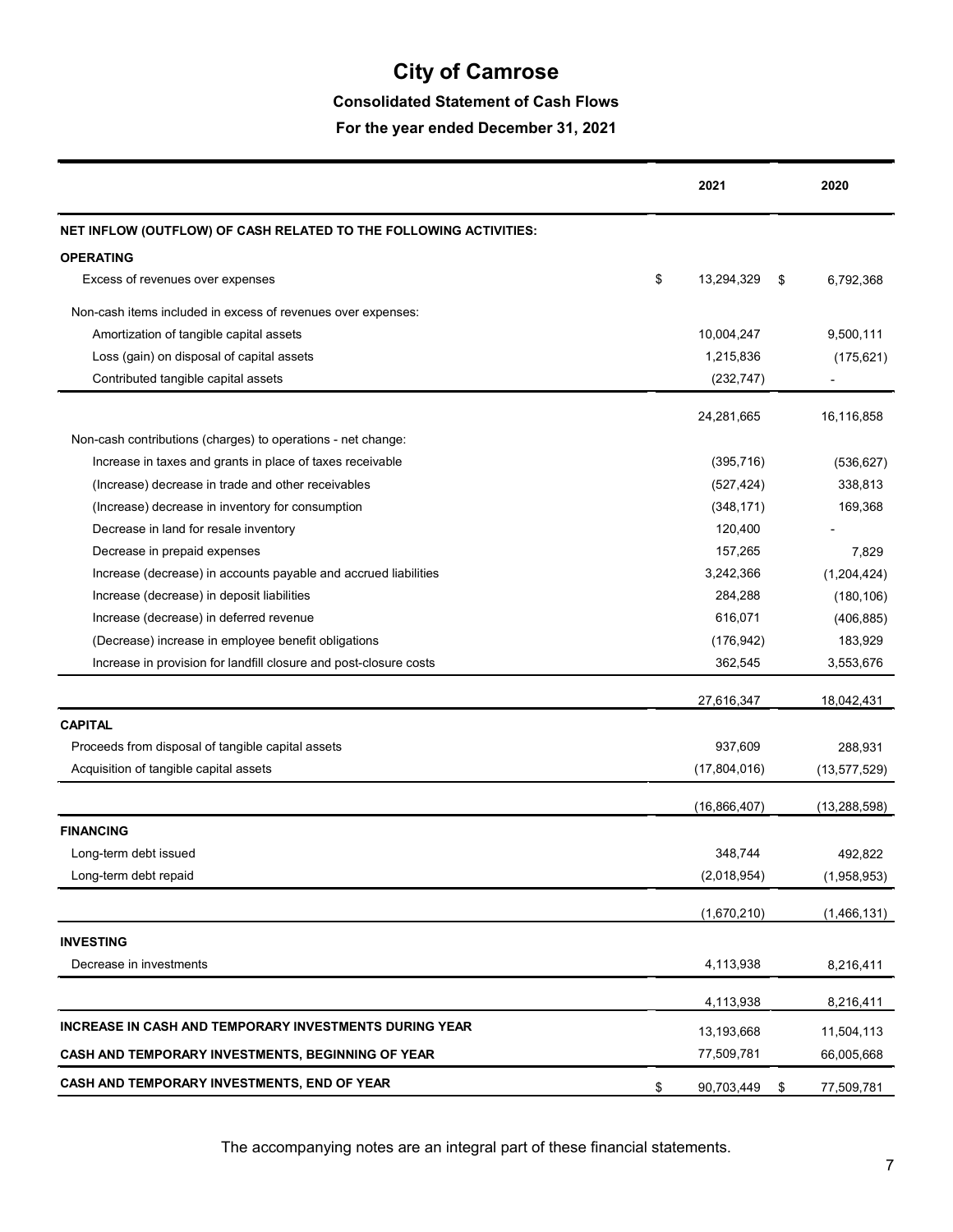Schedule of Changes in Accumulated Surplus

#### For the year ended December 31, 2021

|                                                     | Unrestricted<br>surplus | <b>Restricted</b><br>surplus | <b>Equity in</b><br><b>Tangible</b><br><b>Capital Assets</b> | 2021          | 2020          |
|-----------------------------------------------------|-------------------------|------------------------------|--------------------------------------------------------------|---------------|---------------|
| <b>BALANCE, BEGINNING OF THE YEAR</b>               | 6,703,341<br>S.         | 55,722,231<br>\$             | \$230,357,183                                                | \$292,782,755 | \$285,990,387 |
| Excess of revenues over expenses for the year       | 13,294,329              |                              |                                                              | 13,294,329    | 6,792,368     |
| Unrestricted funds designated for future use        | (12,967,948)            | 12,967,948                   |                                                              |               |               |
| Restricted funds used for operations                | 704,223                 | (704, 223)                   |                                                              |               |               |
| Restricted funds used for tangible capital assets   |                         | (7, 103, 811)                | 7,103,811                                                    |               |               |
| Current year funds used for tangible capital assets | (8,546,760)             |                              | 8,546,760                                                    |               |               |
| Contributed tangible capital assets                 | (232, 747)              | $\overline{\phantom{a}}$     | 232,747                                                      |               |               |
| Annual amortization expense                         | 10,004,247              | $\blacksquare$               | (10,004,247)                                                 | -             |               |
| Long term debt repaid                               | (1,439,015)             |                              | 1,439,015                                                    |               |               |
| Change in accumulated surplus                       | 816,329                 | 5,159,914                    | 7,318,086                                                    | 13,294,329    | 6,792,368     |
| <b>BALANCE, END OF THE YEAR</b>                     | \$<br>7,519,670         | \$ 60,882,145                | \$237,675,269                                                | \$306,077,084 | \$292,782,755 |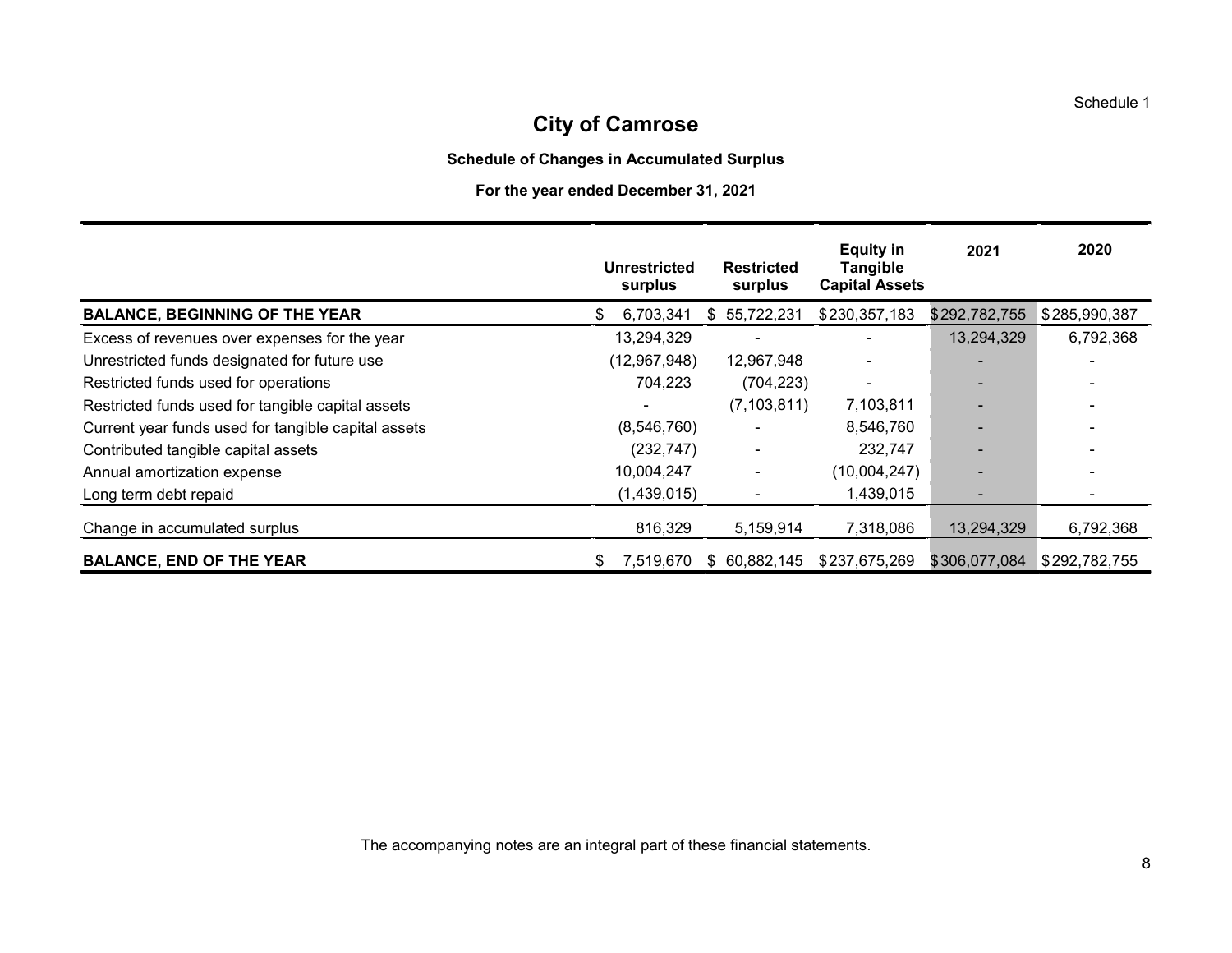#### Schedule of Tangible Capital Assets

#### For the year ended December 31, 2021

|                                                                        | Land                     | Land<br><b>Improvements</b> | <b>Buildings</b> | Engineered<br><b>Structures</b> | <b>Machinery</b><br>and<br>Equipment | <b>Vehicles</b> | <b>Construction</b><br>in Progress | 2021          | 2020          |
|------------------------------------------------------------------------|--------------------------|-----------------------------|------------------|---------------------------------|--------------------------------------|-----------------|------------------------------------|---------------|---------------|
| COST:                                                                  |                          |                             |                  |                                 |                                      |                 |                                    |               |               |
| BALANCE, BEGINNING OF YEAR                                             | \$<br>041.886.           | 13,585,490<br>- \$          | 97.181.704<br>\$ | \$246,108,240                   | 11,951,279<br>\$<br>-\$              | 7,534,398       | 4,677,918<br>\$                    | \$388,080,915 | \$376,651,494 |
| Acquisition of tangible capital assets                                 |                          | 149,415                     | 1,838,578        | 4,067,037                       | 517,142                              | 831,470         | 10,633,121                         | 18,036,763    | 13,577,529    |
| Disposal of tangible capital assets                                    | (57, 537)                | $\overline{\phantom{a}}$    | (2,866,748)      | $\overline{\phantom{a}}$        | (290, 203)                           | (825, 371)      |                                    | (4,039,859)   | (2, 148, 108) |
| BALANCE, END OF YEAR                                                   | 6,984,349                | 13,734,905                  | 96,153,534       | 250, 175, 277                   | 12,178,218                           | 7.540.497       | 15,311,039                         | 402,077,819   | 388,080,915   |
| <b>ACCUMULATED AMORTIZATION:</b>                                       |                          |                             |                  |                                 |                                      |                 |                                    |               |               |
| <b>BALANCE, BEGINNING OF YEAR</b>                                      | $\overline{\phantom{a}}$ | 7,874,212                   | 22,660,520       | 109,649,895                     | 6,209,740                            | 3,417,116       | $\overline{\phantom{a}}$           | 149,811,483   | 142,346,170   |
| Annual amortization                                                    |                          | 811,009                     | 2,404,076        | 5,150,149                       | 1,159,837                            | 479,176         | $\overline{\phantom{a}}$           | 10,004,247    | 9,500,111     |
| Accumulated amortization on disposals                                  |                          | $\overline{\phantom{a}}$    | (1, 151, 859)    | $\overline{\phantom{a}}$        | (200, 619)                           | (533,936)       | $\overline{\phantom{a}}$           | (1,886,414)   | (2,034,798)   |
| <b>BALANCE, END OF YEAR</b>                                            |                          | 8,685,221                   | 23,912,737       | 114,800,044                     | 7,168,958                            | 3,362,356       |                                    | 157,929,316   | 149,811,483   |
| <b>NET BOOK VALUE OF TANGIBLE CAPITAL</b><br>ASSETS, December 31, 2021 | 6,984,349                | 5,049,684                   | 72,240,797       | 135,375,233                     | 5,009,260                            | 4,178,141       | 15,311,039                         | 244,148,503   |               |
| <b>NET BOOK VALUE OF TANGIBLE CAPITAL</b><br>ASSETS, December 31, 2020 | \$<br>7.041.886          | 5.711.278<br>- \$           | \$74,521,184     | \$136,458,345                   | 5,741,539<br>\$<br>- \$              | 4,117,282       | - \$<br>4,677,918                  |               | \$238,269,432 |

Included in buildings are leased equipment affixed to the building of \$381,854 with accumulated amortization of \$140,013 (2020 – \$114,556). The leased assets are amortized on a straight line basis over the estimated useful life of 15 years.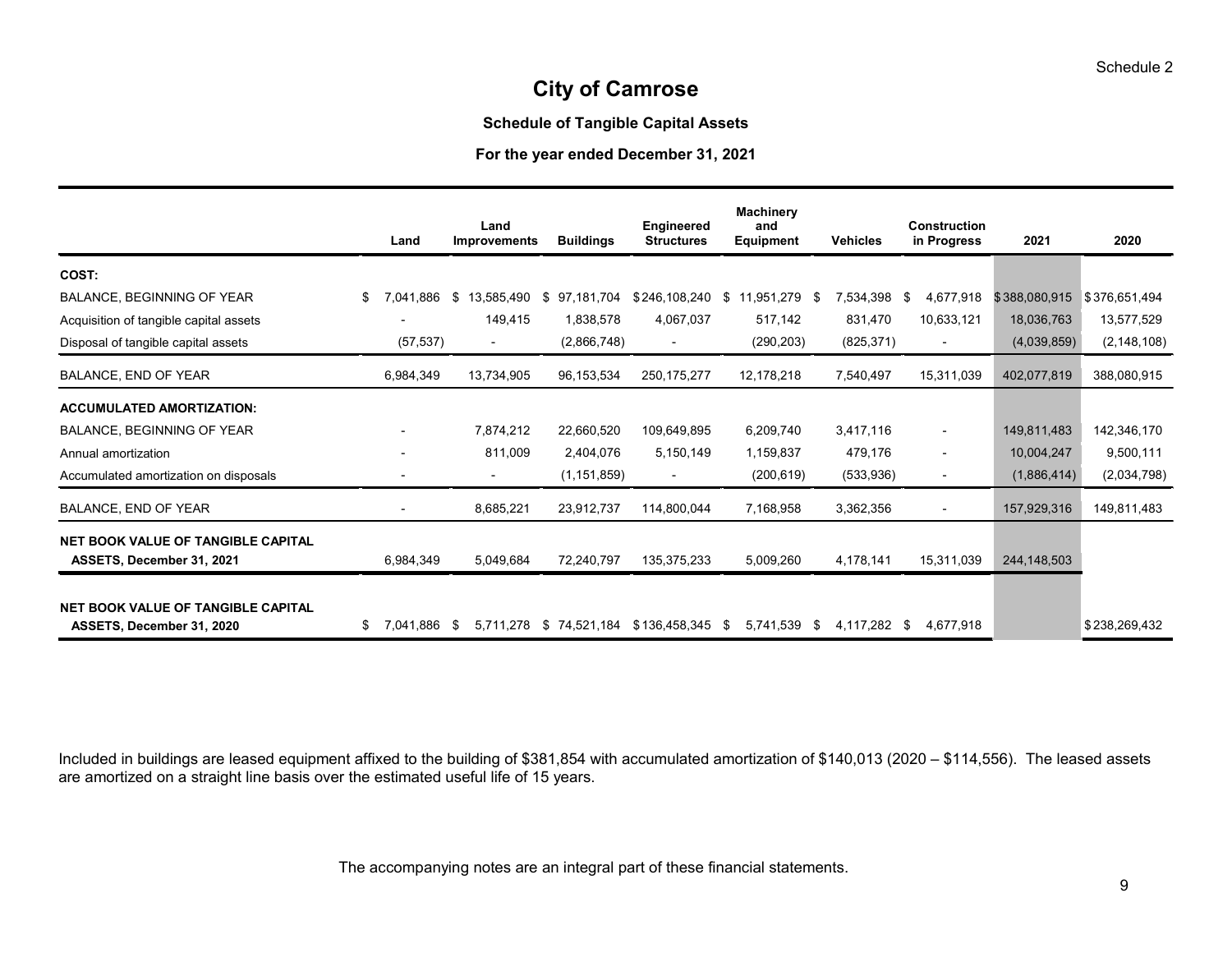### Schedule of Property and Other Taxes

|                                                 | <b>Budget</b><br>(See Note 24) | 2021             | 2020             |
|-------------------------------------------------|--------------------------------|------------------|------------------|
| <b>TAXATION</b>                                 |                                |                  |                  |
| Real property taxes                             | \$<br>33,842,105               | 33,338,023<br>\$ | \$33,170,470     |
| Linear property taxes                           |                                | 457,140          | 443,529          |
| <b>Business taxes</b>                           | 84,000                         | 80,079           | 3,488            |
| Government grants in lieu of property taxes     |                                | 85,523           | 87,549           |
| Special assessments and local improvement taxes |                                | 662,090          | 586,870          |
|                                                 | 33,926,105                     | 34,622,855       | 34,291,906       |
| <b>REQUISITIONS</b>                             |                                |                  |                  |
| Alberta School Foundation Fund                  | 7,133,151                      | 7,133,151        | 6,769,043        |
| Elk Island CSRD No. 41                          | 649,765                        | 649,765          | 998,046          |
| <b>Other Requisitions</b>                       | 19,299                         | 19,334           | 19,212           |
|                                                 | 7,802,215                      | 7,802,250        | 7,786,301        |
| <b>NET MUNICIPAL TAXES</b>                      | \$ 26,123,890                  | 26,820,605<br>S  | 26,505,605<br>\$ |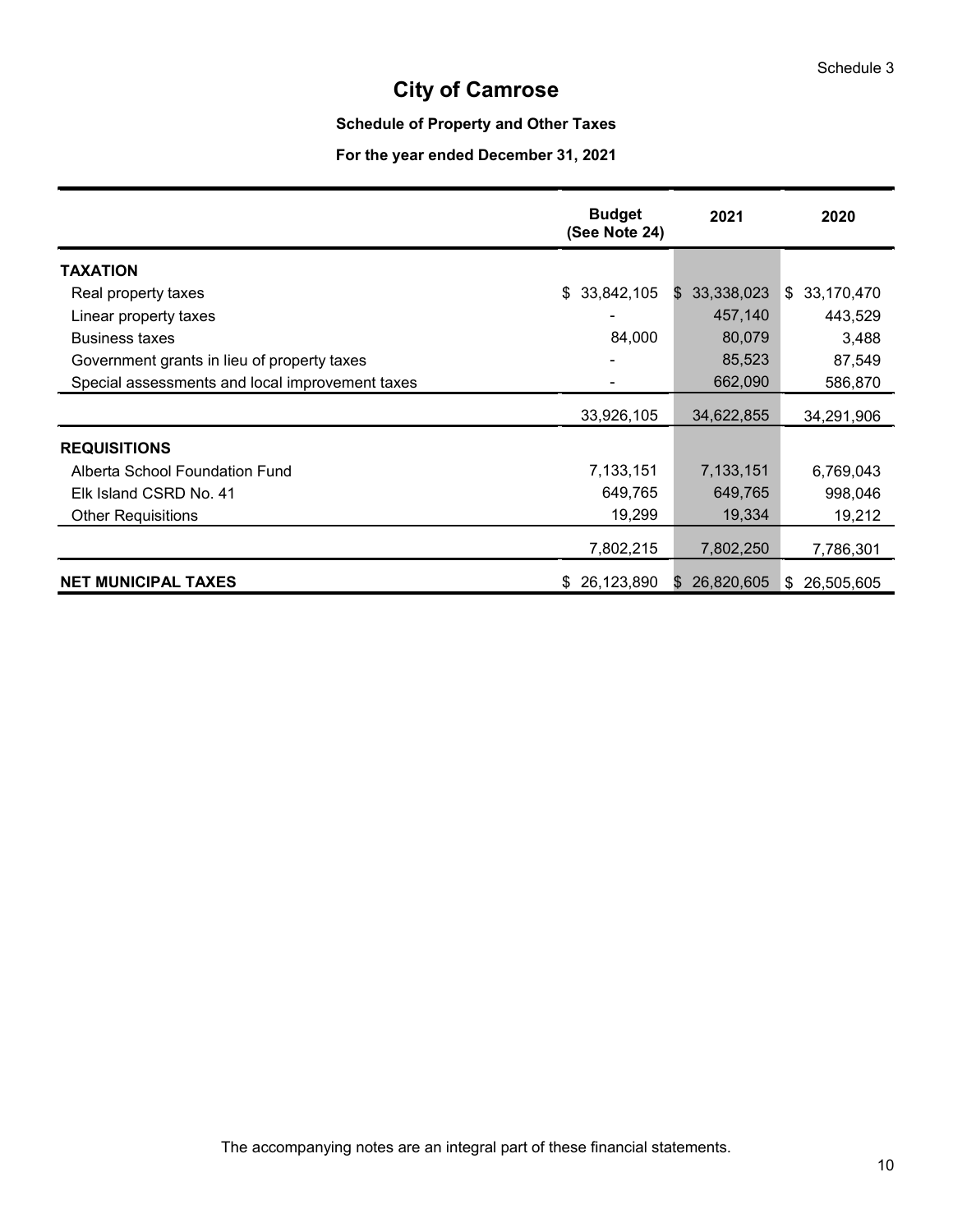### Schedule of Government Transfers

|                                   | <b>Budget</b><br>(See Note 24) | 2021            | 2020           |
|-----------------------------------|--------------------------------|-----------------|----------------|
| <b>TRANSFERS FOR OPERATING</b>    |                                |                 |                |
| Provincial and federal grants     | \$<br>1,113,735                | 1,414,085<br>\$ | 2,803,000<br>S |
| Local government transfers        | 499,500                        | 925,510         | 507,202        |
|                                   | 1,613,235                      | 2,339,595       | 3,310,202      |
| <b>TRANSFERS FOR CAPITAL</b>      |                                |                 |                |
| Provincial and federal government | 14,503,955                     | 9,117,422       | 4,435,625      |
| <b>TOTAL GOVERNMENT TRANSFERS</b> | 16,117,190<br>\$               | 11,457,017<br>S | 7,745,827<br>S |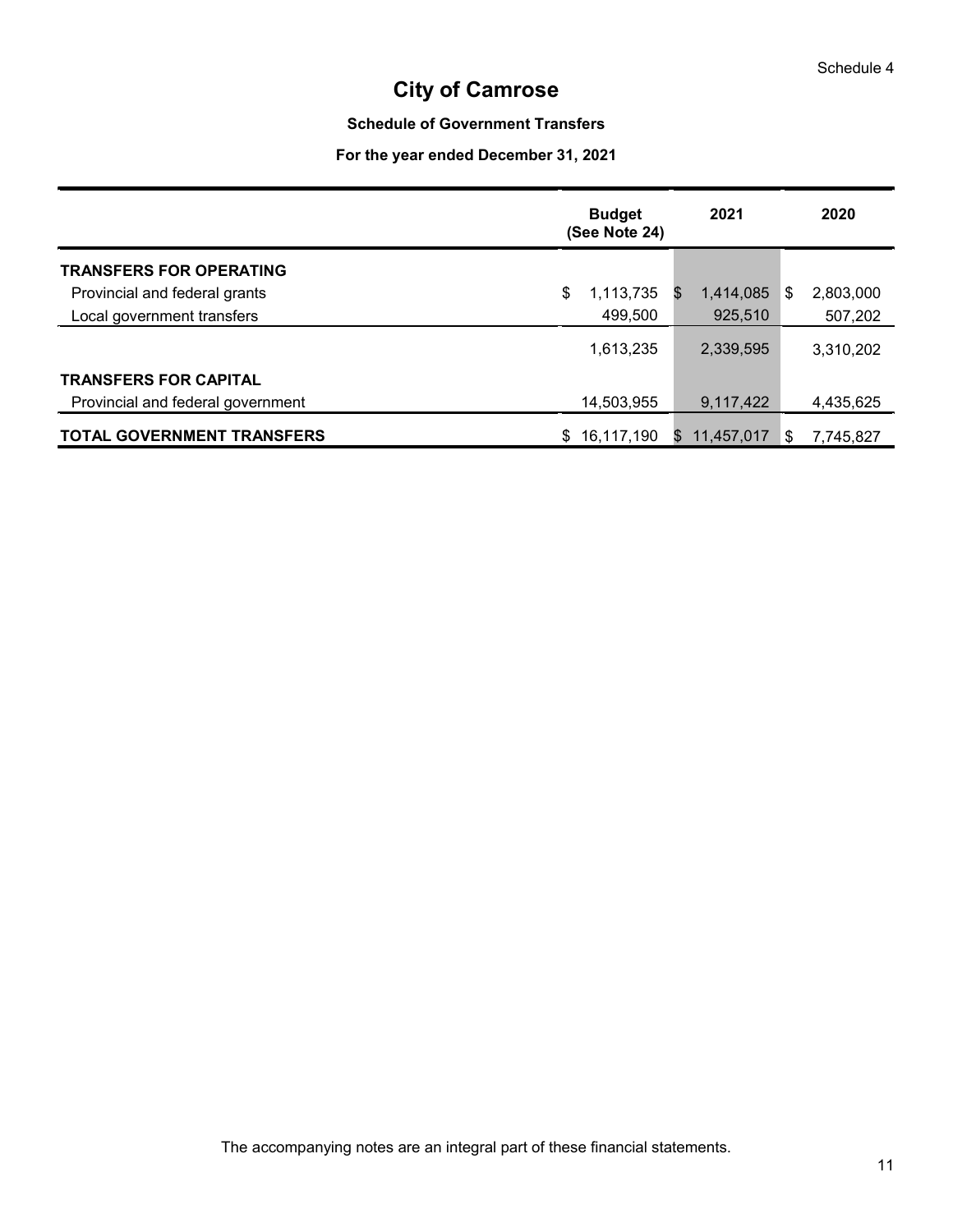### Schedule of Consolidated Expenses by Object

|                                                    | <b>Budget</b><br>(See Note 24) | 2021             | 2020             |
|----------------------------------------------------|--------------------------------|------------------|------------------|
| <b>CONSOLIDATED EXPENSES BY OBJECT</b>             |                                |                  |                  |
| Salaries, wages and benefits                       | 22,288,893<br>\$               | 20,530,504<br>S  | 20,305,112<br>\$ |
| Contracted and general services                    | 7,917,078                      | 6,632,135        | 6,359,417        |
| Materials, goods and utilities                     | 7,401,332                      | 7,036,334        | 6,925,707        |
| Provisions for allowances                          | 35,000                         | (197, 059)       | 63,555           |
| Transfers to other governments                     | 127,034                        | 134,137          | 128,288          |
| Transfers to local boards and agencies             | 1,132,449                      | 1,160,289        | 1,146,818        |
| Transfers to individuals and organizations         | 328,263                        | 339,126          | 272,812          |
| Bank charges and short-term interest               | 71,530                         | 75,441           | 73,736           |
| Interest on long-term debt                         | 490,643                        | 496,601          | 567,473          |
| Amortization of tangible capital assets            | 10,004,247                     | 10,004,247       | 9,500,111        |
| Loss (gain) on disposal of tangible capital assets |                                | 1,215,836        | (175, 621)       |
| Landfill closure liability                         |                                |                  | 3,553,676        |
| Other expenses                                     | 100,000                        | 411,626          | 54,142           |
|                                                    | \$49,896,469                   | 47,839,217<br>S. | \$48,775,226     |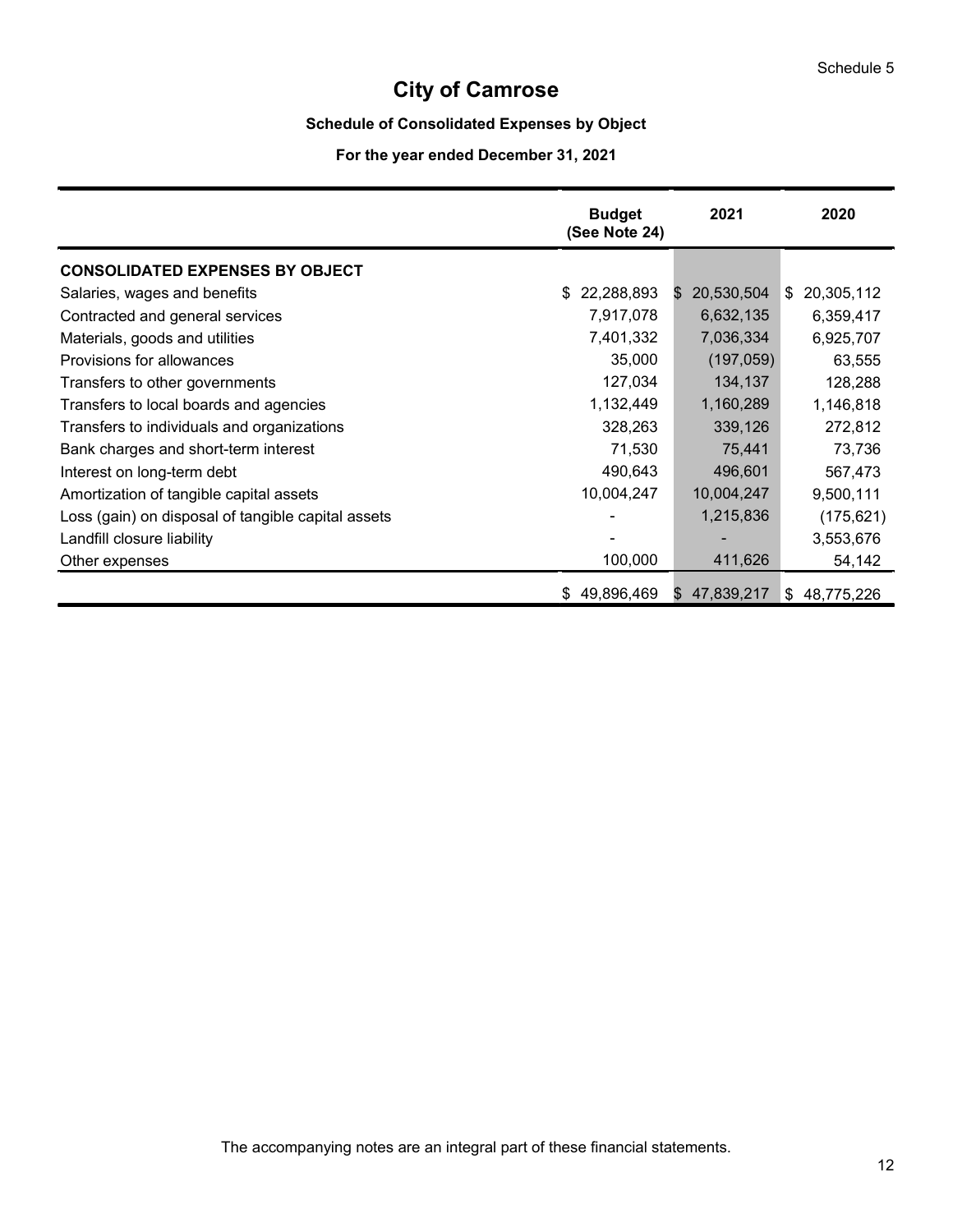Schedule of Segmented Disclosure

| For the year ended December 31, 2021 |  |
|--------------------------------------|--|
|--------------------------------------|--|

|                                                    |            | Legislative Administration | <b>Protective</b><br><b>Services</b> | Roads,<br>Streets,<br>Walks &<br>Lighting | Water,<br>Wastewater<br>& Waste<br><b>Management</b>    | <b>Public</b><br>Health &<br>Welfare | <b>Development</b> | <b>Planning and Recreation &amp;</b><br><b>Culture</b> | Total        |
|----------------------------------------------------|------------|----------------------------|--------------------------------------|-------------------------------------------|---------------------------------------------------------|--------------------------------------|--------------------|--------------------------------------------------------|--------------|
| <b>REVENUES</b>                                    |            |                            |                                      |                                           |                                                         |                                      |                    |                                                        |              |
| Net municipal taxes                                | \$         | $$26,820,605$ \$           |                                      | \$                                        | \$                                                      | \$                                   | \$                 | \$<br>$\blacksquare$                                   | \$26,820,605 |
| User fees and sales of goods                       |            | 62,319                     | 335,257                              | 116,845                                   | 13,409,822                                              | 222,891                              | 145,446            | 902,478                                                | 15,195,058   |
| Government transfers                               |            | 422,313                    | 878,686                              | 2,594,425                                 | 6,675,867                                               | $\blacksquare$                       | 9,061              | 876,665                                                | 11,457,017   |
| Sales to other governments                         |            |                            | 157,800                              |                                           |                                                         |                                      |                    |                                                        | 157,800      |
| Penalties and costs of taxes                       |            | 180,852                    |                                      |                                           | 26,949                                                  |                                      |                    | $\overline{\phantom{a}}$                               | 207,801      |
| Licences and permits                               |            |                            | 559,029                              |                                           |                                                         |                                      | 264,599            |                                                        | 823,628      |
| Development levies                                 |            |                            |                                      |                                           |                                                         |                                      | 1,546              | $\overline{\phantom{a}}$                               | 1,546        |
| Fines                                              |            |                            | 664,063                              |                                           |                                                         |                                      |                    |                                                        | 664,063      |
| Franchise and concession contracts                 |            | 3,541,572                  |                                      |                                           |                                                         |                                      |                    | $\overline{a}$                                         | 3,541,572    |
| Investment income                                  |            | 514,691                    |                                      |                                           | 332,222                                                 |                                      |                    | $\overline{a}$                                         | 846,913      |
| Rentals                                            |            |                            |                                      | 43,117                                    | 71,424                                                  |                                      | 34,875             | 816,536                                                | 965,952      |
| Contributed tangible capital assets                |            | 113,781                    |                                      |                                           |                                                         |                                      |                    | 118,966                                                | 232,747      |
| Other revenues                                     | 44         | 41,210                     | 2,287                                | 122,847                                   |                                                         |                                      | 7,000              | 45,456                                                 | 218,844      |
|                                                    | 44         | 31,697,343                 | 2,597,122                            | 2,877,234                                 | 20,516,284                                              | 222,891                              | 462,527            | 2,760,101                                              | 61,133,546   |
| <b>EXPENSES</b>                                    |            |                            |                                      |                                           |                                                         |                                      |                    |                                                        |              |
| Salaries, wages and benefits                       | 246,882    | 3,059,517                  | 7,114,638                            | 2,113,908                                 | 2,589,169                                               | 144,437                              | 689,612            | 4,572,341                                              | 20,530,504   |
| Contracted and general services                    | 85,280     | 1,624,037                  | 740,058                              | 614,408                                   | 2,652,356                                               | 29,639                               | 316,989            | 569,368                                                | 6,632,135    |
| Materials, goods and utilities                     | 22,577     | 327,292                    | 559,828                              | 2,131,429                                 | 2,066,482                                               | 17,093                               | 40,762             | 1,870,871                                              | 7,036,334    |
| Transfers to other governments                     |            |                            | 16,250                               | $\overline{\phantom{a}}$                  |                                                         | 117,887                              |                    | $\blacksquare$                                         | 134,137      |
| Transfers to local boards and agencies             |            |                            |                                      | 202,840                                   |                                                         |                                      |                    | 957,449                                                | 1,160,289    |
| Transfers to individuals and organizations         |            | 503                        |                                      |                                           | 217,363                                                 |                                      | 38,900             | 82,360                                                 | 339,126      |
| Interest on long-term debt                         |            |                            | 35,426                               | 109,189                                   | 54,686                                                  |                                      |                    | 297,300                                                | 496,601      |
| Loss (gain) on disposal of tangible capital assets |            | (418, 758)                 | (13, 693)                            | 112,545                                   | (17,058)                                                |                                      |                    | 1,552,800                                              | 1,215,836    |
| Other expenses                                     |            | (185,064)                  | 11,601                               | 53,683                                    | 385,173                                                 |                                      | 2,277              | 22,338                                                 | 290,008      |
|                                                    | 354,739    | 4,407,527                  | 8,464,108                            | 5,338,002                                 | 7,948,171                                               | 309,056                              | 1,088,540          | 9,924,827                                              | 37,834,970   |
| <b>NET REVENUES (EXPENSES) BEFORE AMORTIZATION</b> | (354, 695) | 27,289,816                 | (5,866,986)                          | (2,460,768)                               | 12,568,113                                              | (86, 165)                            | (626, 013)         | (7, 164, 726)                                          | 23,298,576   |
| Amortization of tangible capital assets            |            | 649,823                    | 585,248                              | 3,997,345                                 | 2,346,816                                               | 28,745                               | 19,675             | 2,376,595                                              | 10,004,247   |
| <b>NET REVENUES (EXPENSES)</b>                     | \$         | $(354,695)$ \$ 26,639,993  |                                      |                                           | $$ (6,452,234) $ (6,458,113) $10,221,297 $ (114,910) $$ |                                      |                    | (645,688) \$ (9,541,321) \$13,294,329                  |              |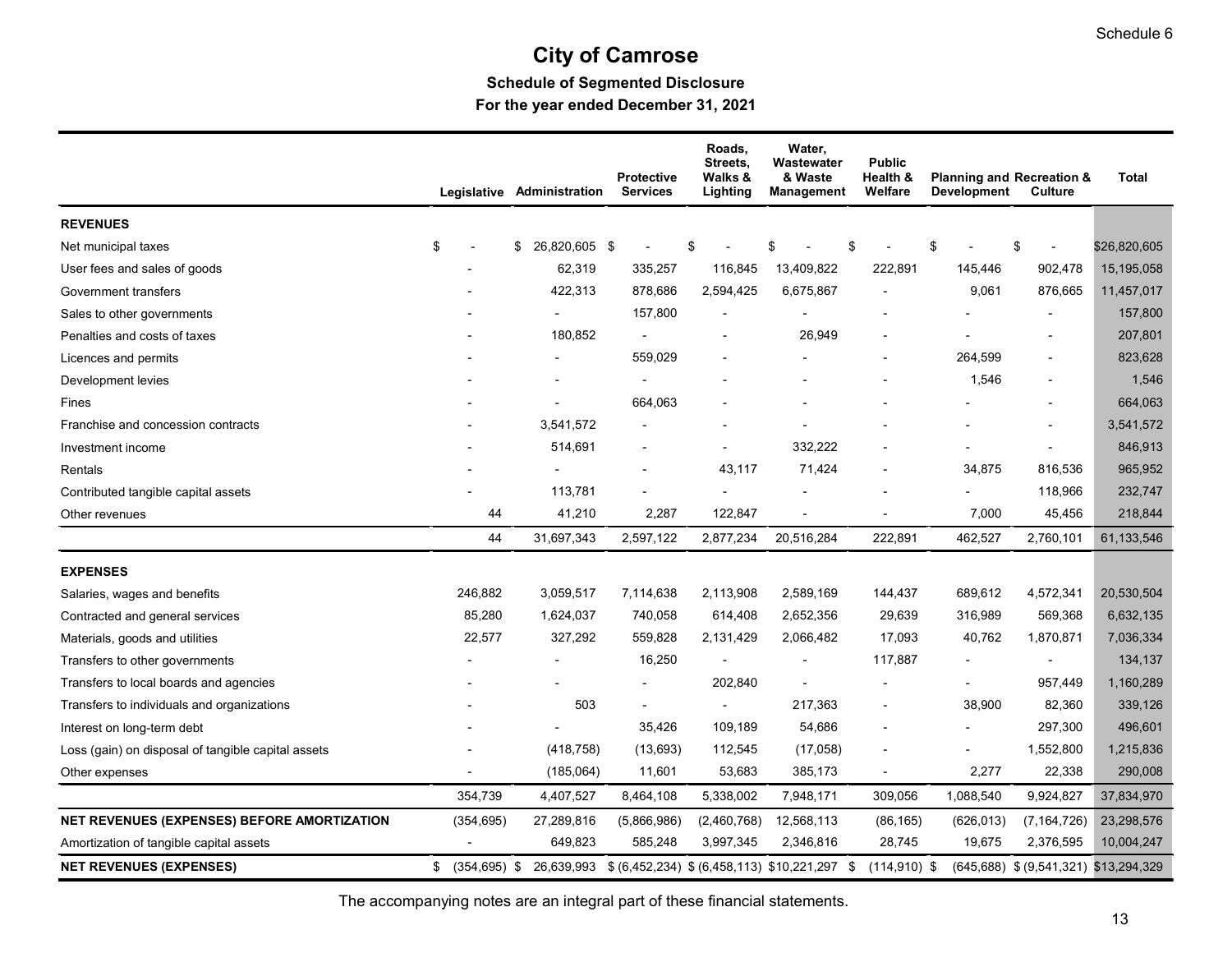#### Notes to the Consolidated Financial Statements

#### For the year ended December 31, 2021

#### 1. SIGNIFICANT ACCOUNTING POLICIES

The consolidated financial statements of the City of Camrose are the representations of management prepared in accordance with generally accepted accounting principles for local governments established by the Public Sector Accounting Board. Significant aspects of the accounting policies adopted by the City of Camrose are as follows.

#### (a) Reporting Entity

The consolidated financial statements reflect the assets, liabilities, revenues and expenses, changes in net financial assets and cash flows of the reporting entity. This entity is comprised of the municipal operations plus all the organizations that are owned or controlled by the City and are, therefore, accountable to the Council for the administration of their financial affairs and resources.

The Regional Solid Waste Authority is owned and controlled by the City as the City maintains 60% representation on the Board.

The schedule of Property and Other Taxes levied also includes requisitions for education, health, social and other external organizations that are not part of the municipal reporting entity.

The statements exclude trust assets that are administered for the benefit of external parties. Interdepartmental and organizational transactions and balances are eliminated.

#### (b) Basis of Accounting

The financial statements are prepared using the accrual basis of accounting. The accrual basis of accounting records revenues as they are earned and measurable. Expenses are recognized as they are incurred and measurable based upon receipt of goods or services and/or the legal obligation to pay.

Funds from external parties and earnings thereon restricted by agreement or legislation are accounted for as deferred revenue until used for the purpose specified. Offsite levies are collected from a developer upon the execution of a Development Agreement as per the Offsite Levy Bylaw. These funds are restricted to fund the construction of specific infrastructure and are recognized as revenue once the said infrastructure has been built and the City has provided proof of construction completion.

Government transfers, contributions and other amounts are received from third parties pursuant to legislation, regulation or agreement and may only be used for certain programs, in the completion of specific work, or for the purchase of tangible capital assets. In addition, certain user charges and fees are collected for which the related services have yet to be performed. Revenues are recognized in the period when the related expenses are incurred, services performed or the tangible capital assets are acquired.

#### (c) Use of Estimates

The preparation of financial statements in conformity with Canadian public sector accounting standards requires management to make estimates and assumptions that affect the reported amount of assets and liabilities and disclosure of contingent assets and liabilities at the date of the financial statements, and the reported amounts of revenues and expenses during the period. Where measurement uncertainty exists, the financial statements have been prepared within reasonable limits of materiality. Actual results could differ from those estimates.

Financial statement areas requiring the use of management estimates include: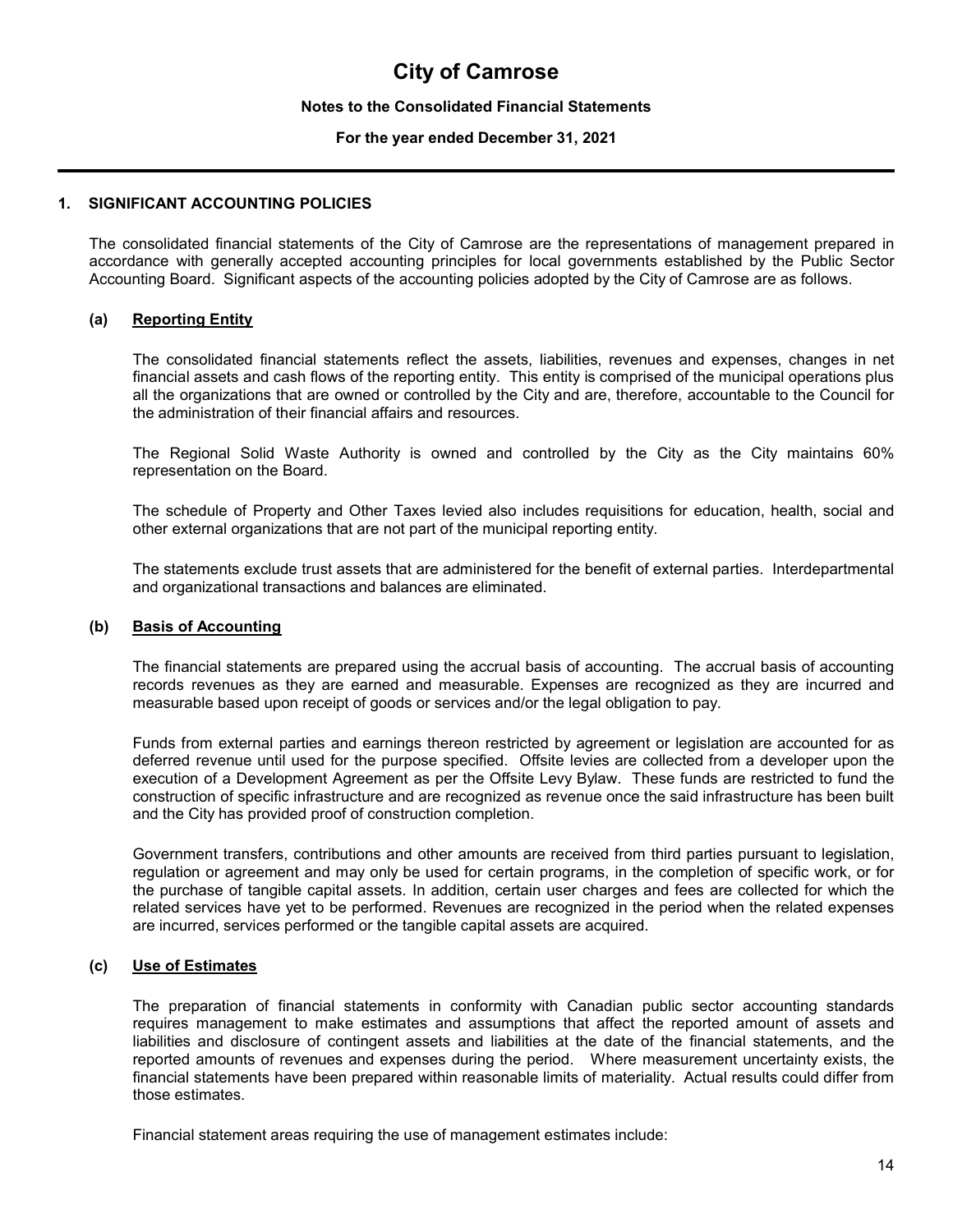#### Notes to the Consolidated Financial Statements

For the year ended December 31, 2021

#### 1. SIGNIFICANT ACCOUNTING POLICIES (CONTINUED)

#### (c) Use of Estimates (Continued)

- · useful lives of carrying value of tangible capital assets;
- · fair value of contributed tangible capital assets;
- · valuation of land inventory;
- landfill closure and post-closure liability;
- · liabilities for potential environmental obligations;
- offsite levy liabilities;
- · accrued liabilities
- accrued receivables;
- · allowance for doubtful accounts receivable; and
- · employee benefit obligations.

#### (d) Financial Instruments

Financial assets are measured at amortized cost and consist of accounts receivable, cash and temporary investments. Financial assets are tested annually for impairment. Impairment losses are recorded in the statement of operations. Any write-downs resulting from impairment are not reversed for subsequent increases in value.

Financial liabilities are measured at amortized cost and include accounts payable and accrued liabilities, and long-term debt.

Cash and temporary investments are comprised of cash on deposits with financial institutions including bank indebtedness and highly liquid investments with original term of maturity of three months or less.

Investment income is reported as revenue in the period earned. When required by agreement or legislation, investment income earned on deferred revenue is added to the investment and forms part of the deferred revenue balance.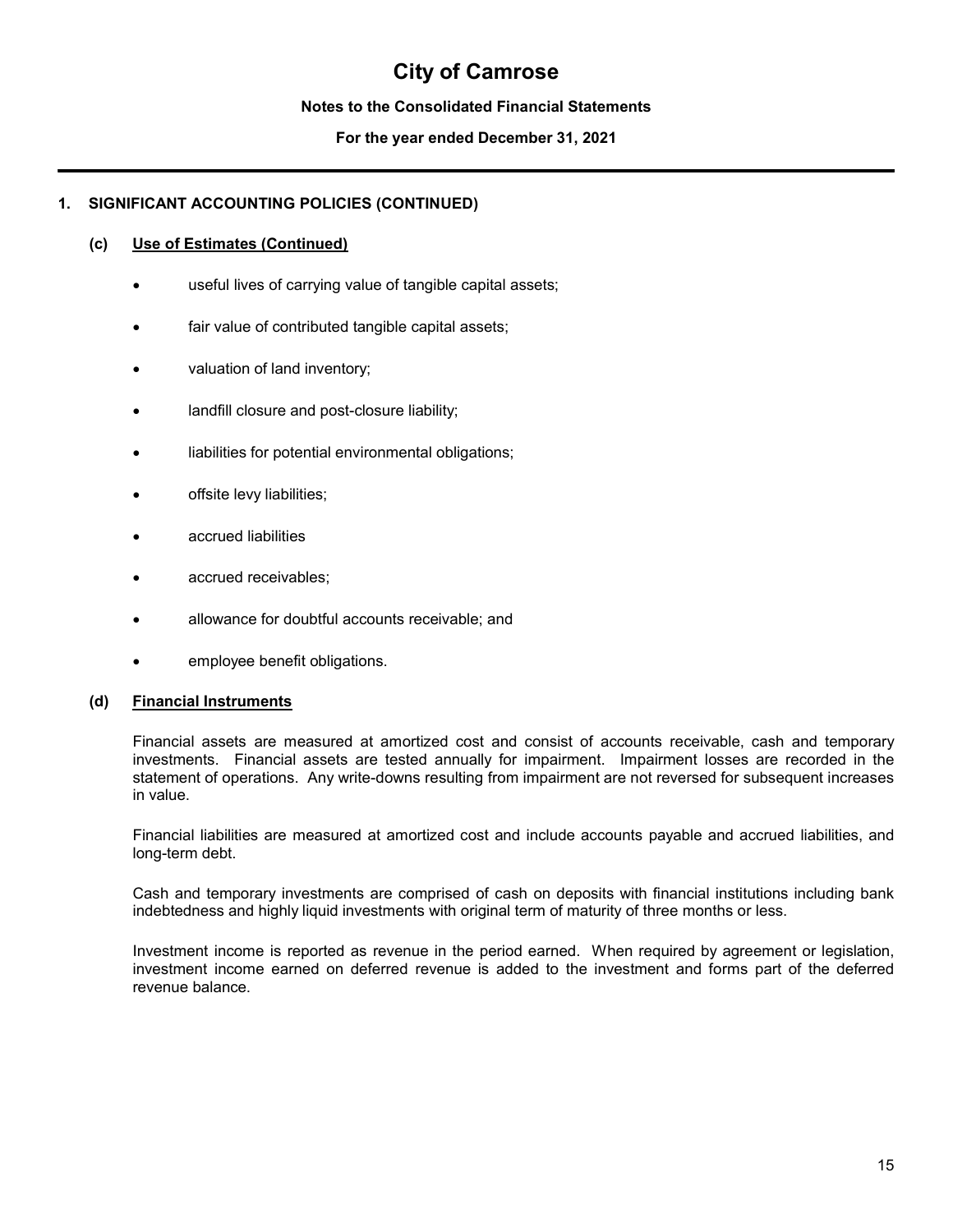#### Notes to the Consolidated Financial Statements

For the year ended December 31, 2021

#### 1. SIGNIFICANT ACCOUNTING POLICIES (CONTINUED)

#### (e) Requisition Over-levy and Under-levy

Over-levies and under-levies arise from the difference between the actual property tax levy made to cover each requisition and the actual amount requisitioned.

If the actual levy exceeds the requisition, the over-levy is accrued as a liability and property tax revenue is reduced. Where the actual levy is less than the requisition amount, the under-levy is accrued as a receivable and as property tax revenue.

Requisition tax rates in the subsequent year are adjusted for any over-levies or under-levies of the prior year.

#### (f) Land for Resale Inventory

Land held for resale is recorded at the lower of cost or net realizable value. Cost includes costs for land acquisition and improvements required to prepare the land for servicing such as clearing, stripping, and leveling charges. Related development costs incurred to provide infrastructure such as water and wastewater services, roads, sidewalks and street lighting are recorded as physical assets under the respective function.

#### (g) Tax Revenue

Tax revenues are recognized when the tax has been authorized by bylaw and the taxable event has occurred.

Requisitions operate as a flow through and are excluded from municipal revenue.

#### (h) Employee Benefit Obligations

The cost of employment benefits, pension benefits, compensated absences, and termination benefits are recorded as an expense at the time the event giving rise to the obligation occurs.

#### (i) Local Improvement Charges

Construction costs associated with local improvement projects are recovered through annual tax levies collectible from property owners for work performed by The City. Taxpayers may elect to pay over a number of years or immediately prepay the outstanding local improvement charges.

#### (j) Landfill Closure and Post-Closure Liability

Pursuant to the Alberta Environmental Protection and Enhancement act, the City is required to fund the closure of its landfill site and provide for post-closure care of the facility. Closure and post-closure activities include the final clay cover, landscaping, surface and ground water monitoring, leachate control, and visual inspection. The requirement is being provided for over the estimated remaining life of the landfill site based on usage.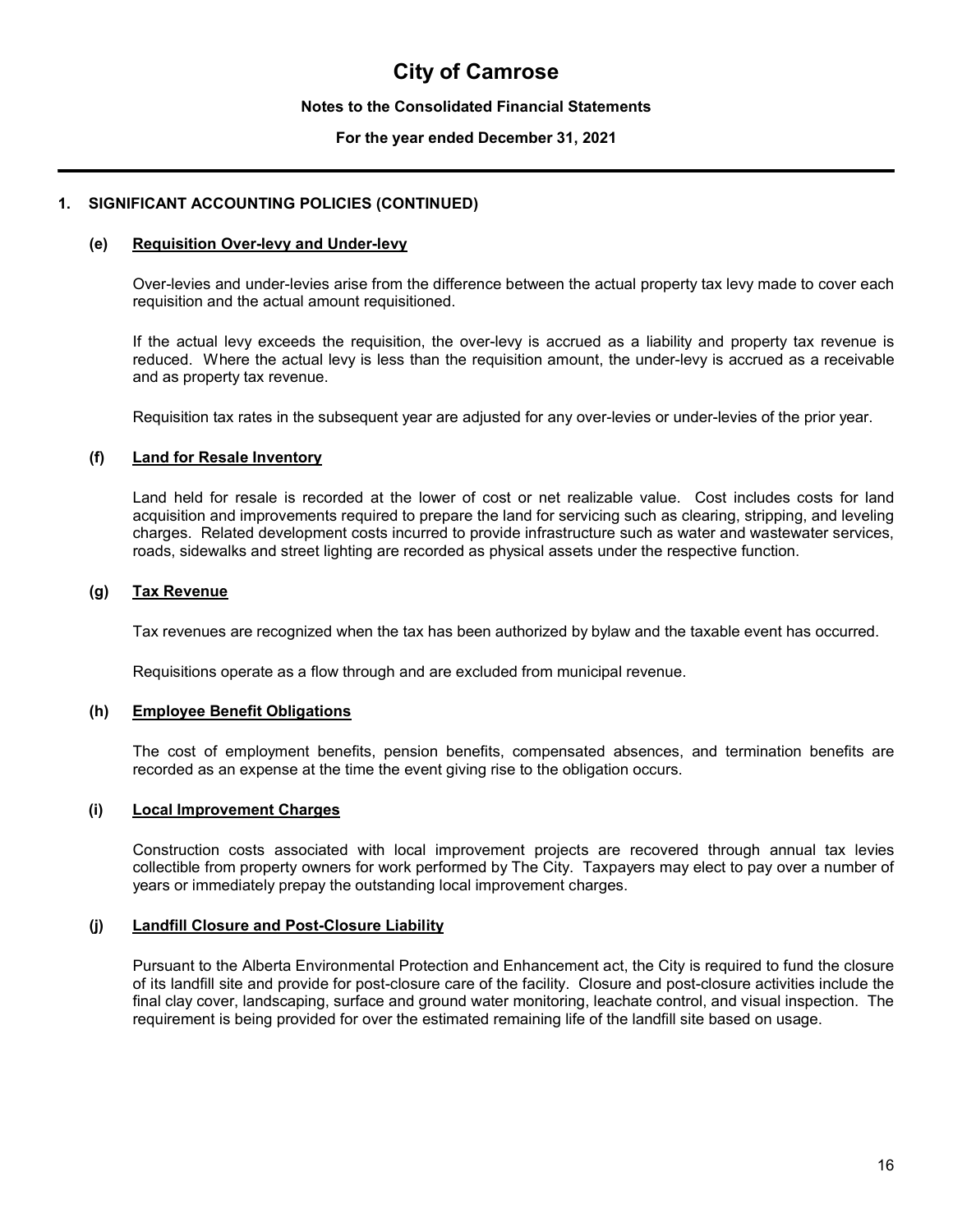#### Notes to the Consolidated Financial Statements

For the year ended December 31, 2021

#### 1. SIGNIFICANT ACCOUNTING POLICIES (CONTINUED)

#### (k) Contaminated Sites

Contaminated sites are a result of contamination being introduced into air, soil, water or sediment of a chemical, organic or radioactive material or live organism that exceeds an environmental standard. The liability is recorded net of any expected recoveries. A liability for remediation of a contaminated site is recognized when a site is not in productive use and is management's estimate of the cost of post-remediation including operation, maintenance and monitoring.

#### (l) Government Transfers

Government transfers are the transfer of assets from senior levels of government that are not the result of an exchange transaction, are not expected to be repaid in the future, or the result of a direct financial return.

Government transfers are recognized in the financial statements as revenue in the period in which events giving rise to the transfer occur, providing the transfers are authorized, any eligibility criteria have been met, and reasonable estimates of the amounts can be determined.

#### (m) Non-Financial Assets

Non-financial assets are not available to discharge existing liabilities and are held for use in the provision of services. They have useful lives extending beyond the current year and are not intended for sale in the normal course of operations. The change in non-financial assets during the year, together with the excess of revenues over expenses, provides the consolidated Change in Net Financial Assets for the year.

#### i. Tangible Capital Assets

Tangible capital assets are recorded at cost which includes all amounts that are directly attributable to acquisition, construction, development or betterment of the asset. The cost, less residual value, of the tangible capital assets is amortized on a straight-line basis over the estimated useful life as follows:

| Years                        |           |
|------------------------------|-----------|
| Land improvements            | $2 - 45$  |
| <b>Buildings</b>             | 50        |
| <b>Engineered structures</b> |           |
| Water system                 | 45 - 75   |
| Wastewater system            | $45 - 75$ |
| Other engineered structures  | $20 - 75$ |
| Machinery and equipment      | $5 - 20$  |
| Vehicles                     | $4 - 20$  |

One-half of the annual amortization is charged in the year of acquisition and in the year of disposal. Assets under construction are not amortized until the asset is available for productive use. Tangible capital assets are written down when conditions indicate that they no longer contribute to The City's ability to provide goods and services, or when the value of the future economic benefits associated with the assets are less than their net book value. Net write-downs are accounted for as expenses in the Consolidated Statement of Operations.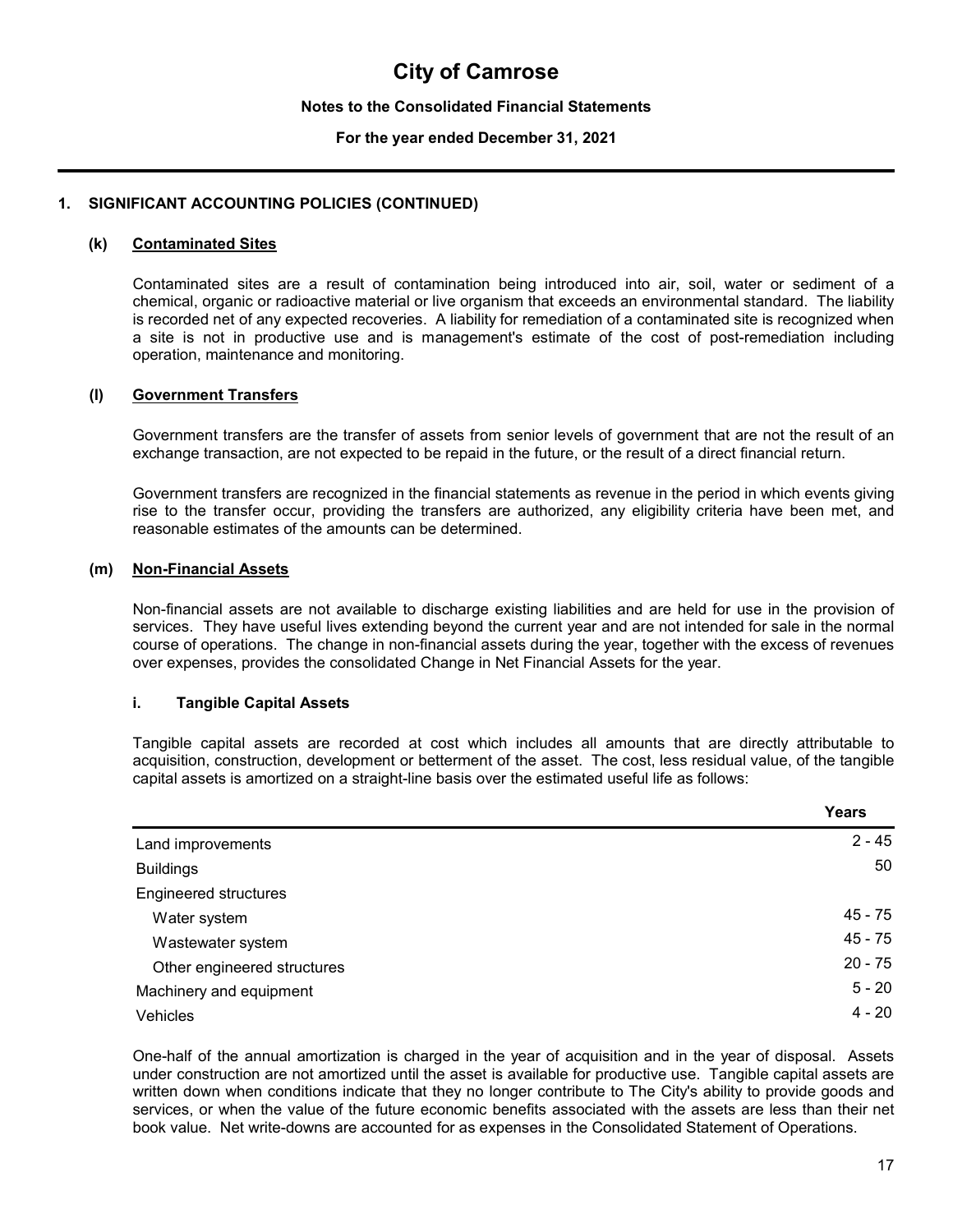#### Notes to the Consolidated Financial Statements

For the year ended December 31, 2021

#### 1. SIGNIFICANT ACCOUNTING POLICIES (CONTINUED)

#### (m) Non-Financial Assets (Continued)

#### ii. Contributions of Tangible Capital Assets

Tangible capital assets received as contributions are recorded at fair value at the date of receipt and also are recorded as revenue.

Tangible capital assets contributed to other organizations are recorded at cost at the date of contribution and also are recorded as an expense.

#### iii. Leases

Leases are classified as capital or operating leases. Leases which transfer substantially all of the benefits and risks incidental to ownership of property are accounted for as capital leases. All other leases are accounted for as operating leases and the related lease payments are charged to expenses as incurred.

#### iv. Inventories

Inventories held for consumption are recorded at the lower of cost and replacement cost.

#### v. Cultural and Historical Tangible Capital Assets

Works of art for display are not recorded as tangible capital assets.

#### vi. Construction in Progress

Assets under construction have a cost of \$15,311,039 (2020 - \$4,677,918) and will be amortized when the assets are put into service.

#### (n) Interdepartmental Revenues and Expenses

Where identified, interdepartmental revenues and offsetting expenses have been removed from the City's financial's. The Water, Wastewater and Waste Management segment provides a number of services such as water and wastewater services, waste collection and landfill disposal to other segments within the City of Camrose. These amounts are not material to the financial statements, and as such, have not been eliminated from the Water, Wastewater and Waste Management revenues or the other segments operating expenditures.

#### (o) Restricted Surplus

Certain amounts, as approved by City Council, are set aside in accumulated surplus for future operating purposes and capital purposes. Transfers to or from restricted surplus are adjustments to the respective fund when approved.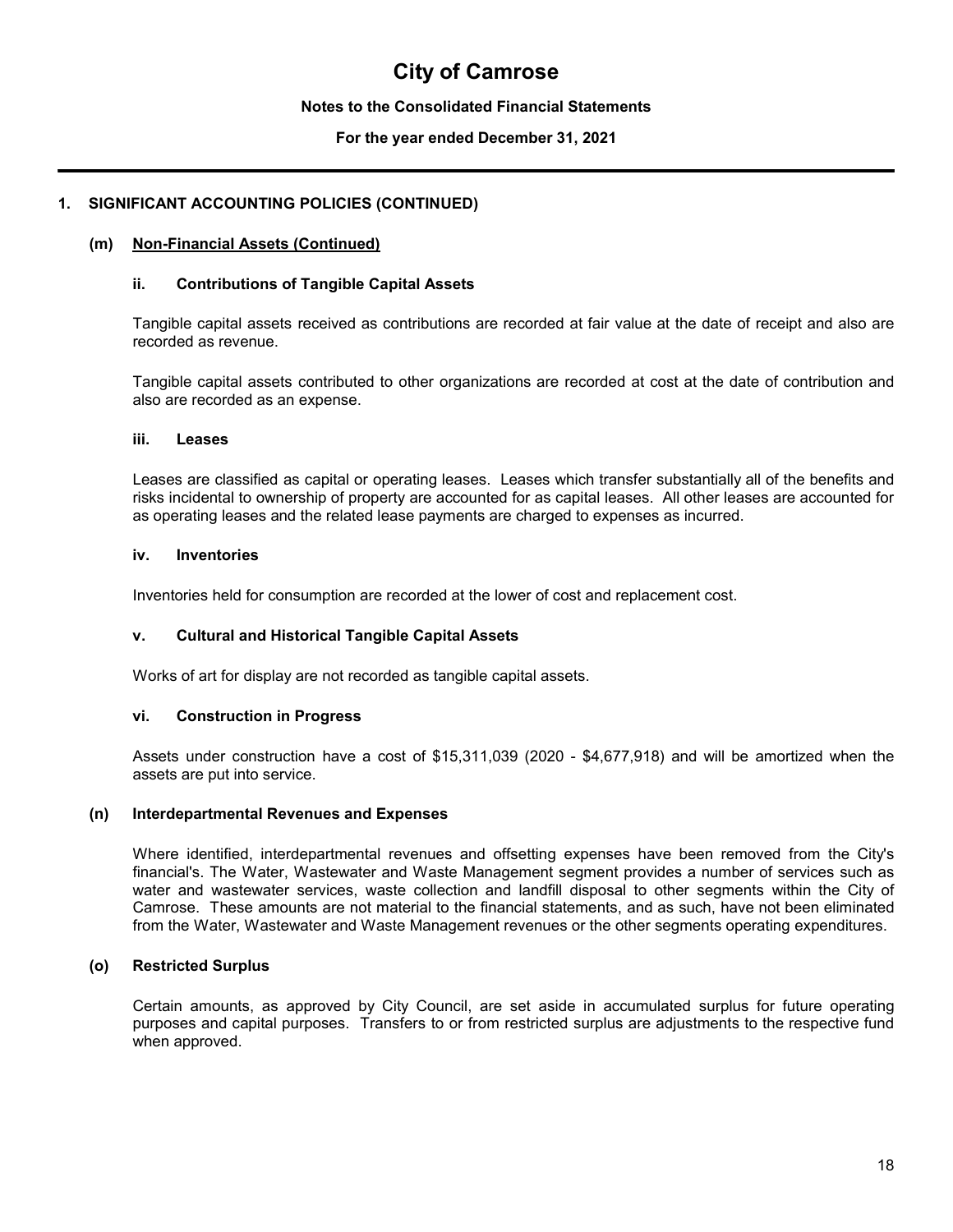#### Notes to the Consolidated Financial Statements

For the year ended December 31, 2021

#### 1. SIGNIFICANT ACCOUNTING POLICIES (CONTINUED)

#### (p) Future Accounting Pronouncements

The following summarizes upcoming changes to public sector accounting standards issued by the Public Sector Accounting Standards Board. In the coming year, the City will continue to assess the impact and prepare for the adoption of these standards. While the timing of standard adoption may vary, certain standards must be adopted concurrently. The requirements in Financial Statement Presentation (PS1201), Financial Instruments (PS3450), Foreign Currency Translations (PS2601) and Portfolio Investments (PS3041) must be implemented at the same time.

PS 1201 - Financial Statement Presentation: The implementation of this standard requires a new statement of re-measurement gains and losses separate from the statement of operations. This new statement will include the unrealised gains and losses arising from the re-measurement of financial instruments and items denominated in foreign currency. This standard is effective for fiscal years beginning on or after April 1, 2022.

PS 3041 - Portfolio Investments: This section removes the distinction between temporary and portfolio investments and provides additional guidance on recognition, measurement, presentation and disclosure of portfolio investments. Upon adoption of this section and PS 3450, PS 3040 - Portfolio Investments will no longer be applicable. This standard is effective for fiscal years beginning on or after April 1, 2022.

PS 3450 - Financial Instruments: This section establishes recognition, measurement, and disclosure requirements for derivative and non-derivative instruments. It requires fair value measurements of derivative and equity instruments; all other financial instruments can be measured at either cost or fair value depending upon elections made by the Entity. Unrealised gains and losses will be presented on the new statement of remeasurement gains and losses arising from the adoption of PS 1201. There will also be a requirement to disclose the nature and extent of risks arising from financial instruments and clarification is given for the derecognition of financial liabilities. This standard is effective for fiscal years beginning on or after April 1, 2022.

PS 2601 - Foreign Currency Translation: This section establishes guidance on the recognition, measurement, presentation and disclosure of assets and liabilities denominated in foreign currencies. The Section requires monetary assets and liabilities, denominated in a foreign currency, and non-monetary items valued at fair value, denominated in a foreign currency, to be adjusted to reflect the exchange rates in effect at the financial statement date. The resulting unrealised gains and losses are to be presented in the new statement of remeasurement gains and losses. This standard is effective for fiscal years beginning on or after April 1, 2022.

PS 3280 - Asset Retirement Obligations: This section establishes the recognition, measurement, and disclosure requirements for asset retirement obligations. This section requires management to prepare a best estimate of the obligation when there is a legal obligation to incur retirement costs, the transaction giving rise to the liability has occurred and future costs will be incurred. The liability must be reassessed at each financial statement date. This standard is effective for fiscal years beginning on or after April 1, 2022.

PS 3400 - Revenue: This section establishes standards on how to account for and report on revenue, specifically in regards to revenue arising from transactions with performance obligations (exchange transactions) and those without performance obligations (non-exchange transactions). This standard is applicable for fiscal years beginning on or after April 1, 2023.

PS 1000 - Financial Statement Concepts: This section will be amended to allow for recognition of purchased intangible assets. It makes reference to the new Public Sector Guideline 8, which will define purchased intangibles and provide further guidance on recognition and accounting treatment. This guideline is applicable for fiscal years beginning on or after April 1, 2023.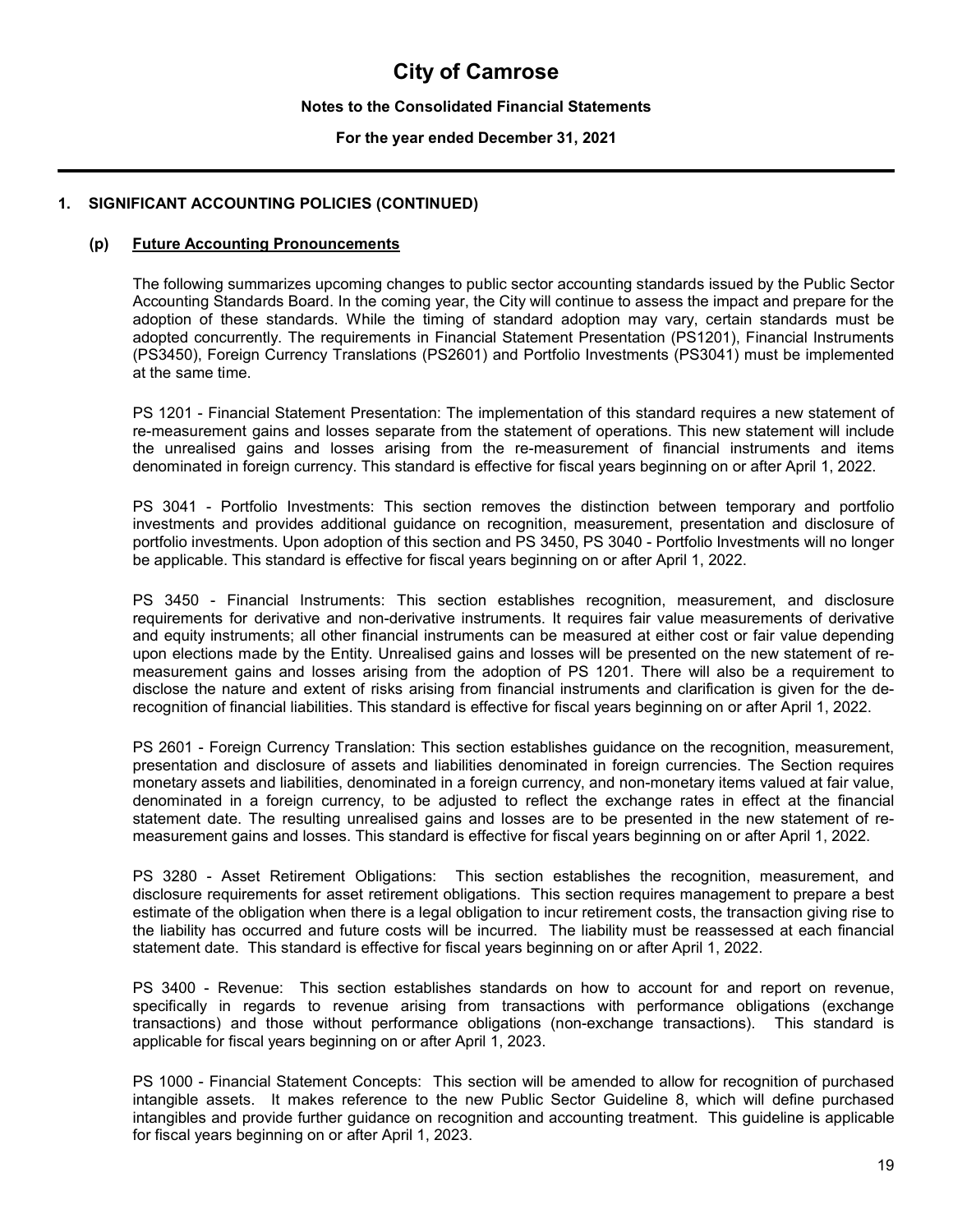#### Notes to the Consolidated Financial Statements

For the year ended December 31, 2021

#### 2. CASH AND TEMPORARY INVESTMENTS

|                       | 2021         | 2020                        |
|-----------------------|--------------|-----------------------------|
| Cash                  | \$3,126,271  | $\mathcal{S}$<br>(182, 843) |
| Temporary investments | 87,577,178   | 77,692,624                  |
|                       | \$90,703,449 | \$77,509,781                |

Temporary investments require between 31 and 90 days notice to redeem and are held in accounts guaranteed by the Province of Alberta. Interest rates on these short term deposits at December 31, 2021 ranged from 0.85% to 1.00% per annum.

Included in temporary investments is a restricted amount of \$5,511,693 (2020 - \$5,239,435) received from various grant programs and held exclusively for approved projects (see Note 6).

#### 3. INVESTMENTS

|                                                 | 2021 | 2020             |
|-------------------------------------------------|------|------------------|
| Non-Cashable Guaranteed Investment Certificates |      | $-$ \$ 4,113,938 |

The guaranteed investment certificates matured on January 25, 2021.

#### 4. RECEIVABLES

|                                                                         |    | 2021       |     | 2020       |
|-------------------------------------------------------------------------|----|------------|-----|------------|
| Taxes and grants in place of taxes                                      |    |            |     |            |
| Current taxes and grants in place of taxes                              | \$ | 804,476    | \$. | 1,005,635  |
| Arrears                                                                 |    | 401,488    |     | 249,882    |
| Less: Allowance for doubtful accounts                                   |    | (40, 225)  |     | (234,379)  |
| Total current taxes and grants in place of taxes                        |    | 1,165,739  |     | 1,021,138  |
| Long term taxes and grants in place of taxes - local improvement levies |    | 2,492,085  |     | 2,240,970  |
| Total taxes and grants in place of taxes                                | S  | 3,657,824  | S   | 3,262,108  |
| <b>Trade and other</b>                                                  |    |            |     |            |
| Due from government                                                     | \$ | 738,441    | \$  | 286.227    |
| Trade accounts                                                          |    | 2,752,668  |     | 2,695,318  |
| Allowance for doubtful accounts                                         |    | (225, 859) |     | (243, 719) |
| Total trade and other receivables                                       | S. | 3,265,250  | S.  | 2,737,826  |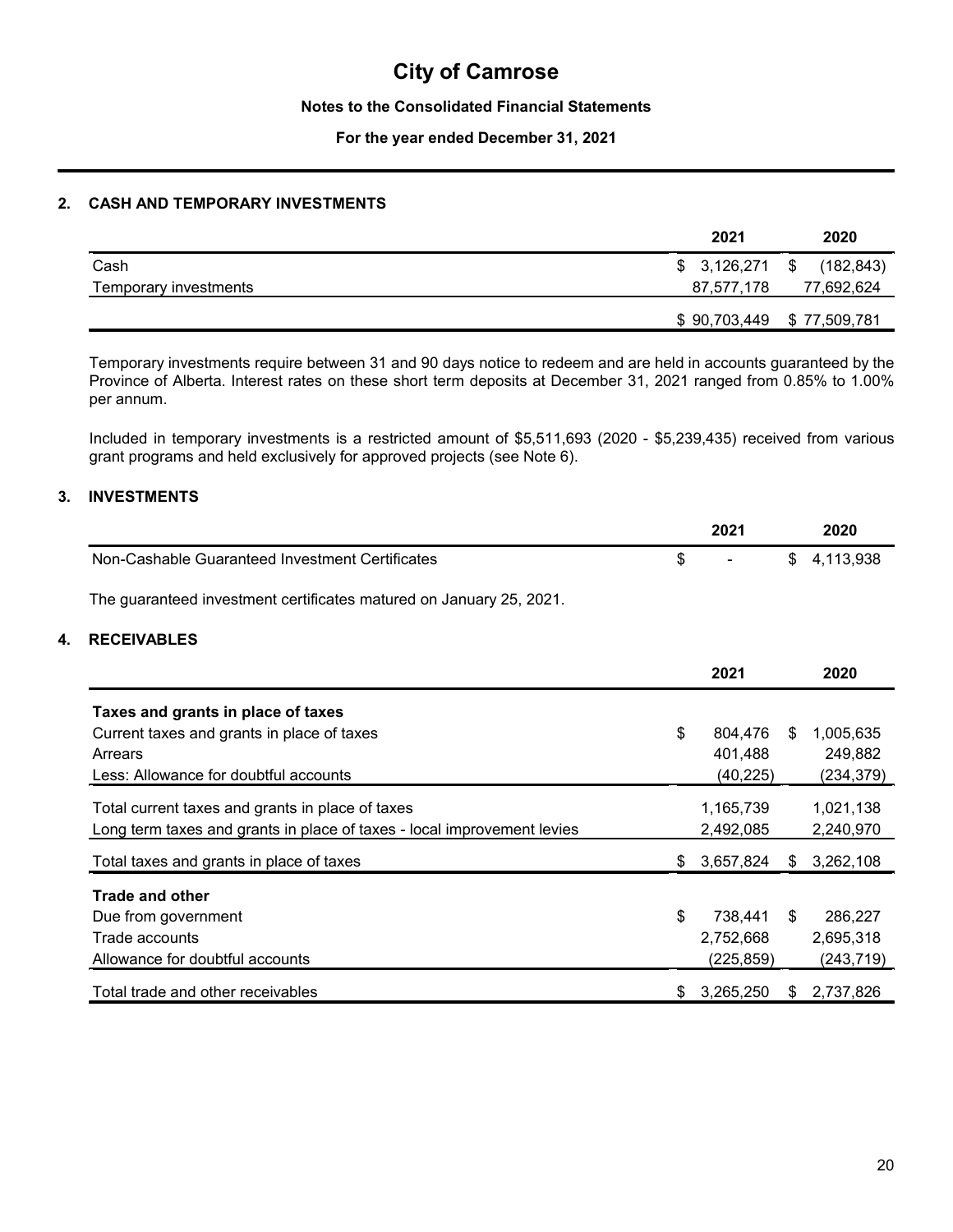#### Notes to the Consolidated Financial Statements

For the year ended December 31, 2021

#### 5. LAND FOR RESALE INVENTORY

|                                                    | 2021            | 2020           |
|----------------------------------------------------|-----------------|----------------|
| <b>Financial Assets</b>                            |                 |                |
| Industrial and Commercial land held ready for sale | 1,261,670<br>S. | S<br>1,382,070 |
| <b>Non-Financial Assets</b>                        |                 |                |
| Residential                                        | 2,369,849       | 2,369,849      |
| Industrial and commercial                          | 3,435,061       | 3,435,061      |
| Land held not ready for sale                       | 5,804,910<br>S. | 5,804,910<br>S |

Land held ready for sale is land in a condition to be sold, marketed for sale, and reasonably anticipated to be sold within a year and is recorded as a financial asset on the Consolidated Statement of Financial Position. Land held not ready for sale is land held for future development and is not reasonable anticipated to be sold within one year and has been recorded as a non-financial asset.

#### 6. DEFERRED REVENUE

|                                                  | 2021            | 2020             |
|--------------------------------------------------|-----------------|------------------|
| Developer contributions and offsite levies       |                 |                  |
| Offsite levies - Transportation                  | \$<br>2,373,071 | 2,333,478<br>\$. |
| Offsite levies - Sanitary                        | 849,798         | 821,910          |
| Offsite levies - Water                           | 4,414,404       | 4,363,708        |
| Other developer contributions                    | 444,096         | 440,854          |
| Total developer contributions and offsite levies | 8,081,369       | 7,959,950        |
| <b>Conditional Grants</b>                        |                 |                  |
| <b>Municipal Sustainability Initiative</b>       | 1,691,131       | 2,295,705        |
| <b>Basic Municipal Transportation Grant</b>      | 2,001,722       | 2,574,279        |
| Canada Community-Building Fund                   | 528,958         | 23,668           |
| <b>Other Grants</b>                              | 1,289,882       | 345,783          |
| Total conditional grants (Note 2)                | 5,511,693       | 5,239,435        |
| Other deferred revenue                           | 611,185         | 408,464          |
| Prepaid property taxes                           | 145,587         | 125,914          |
|                                                  | \$14,349,834    | \$13,733,763     |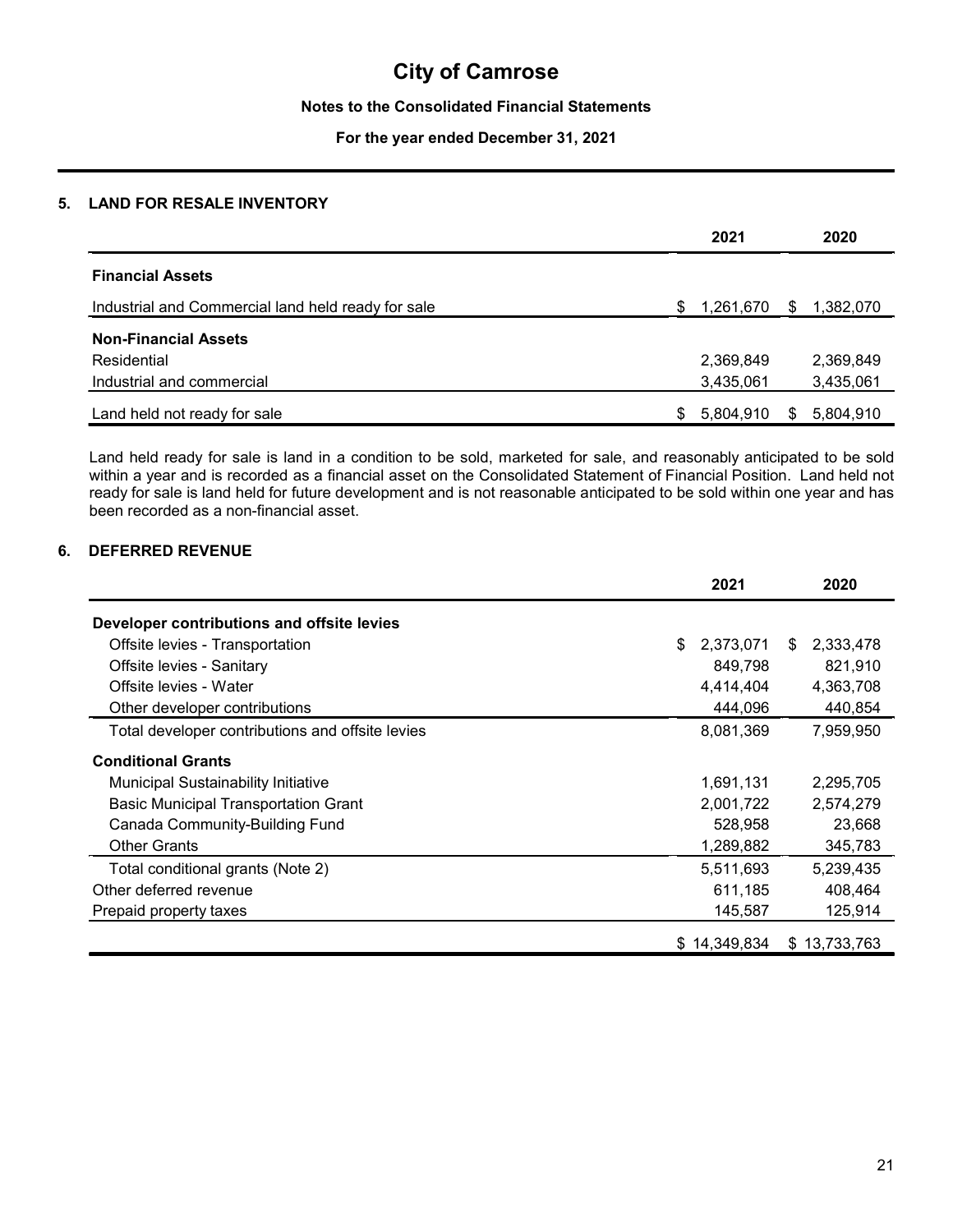#### Notes to the Consolidated Financial Statements

For the year ended December 31, 2021

#### OUTSTANDING GRANTS RECEIVABLE

|                                                    |     | 2021         | 2020                     |
|----------------------------------------------------|-----|--------------|--------------------------|
| <b>Municipal Sustainability Initiative</b>         | SS. | 3,755,395    | $\overline{\phantom{a}}$ |
| <b>Basic Municipal Transportation Grant</b>        |     | 1,124,520    | -                        |
| Canada Community-Building Fund                     |     | 2,194,477    | 1.072.075                |
| Alberta Municipal Water and Wastewater Partnership |     | 4,709,616    |                          |
| Strategic Transportation Infrastructure Program    |     | 1,238,250    |                          |
|                                                    |     | \$13.022.258 | 1.072.075                |

At December 31, 2021, both the Federal and Provincial governments have committed capital funding for the City of Camrose that has not been recorded as a receivable and deferred revenue. The various grants and outstanding allocations are identified in the following table. The Alberta Municipal Water/Wastewater Partnership grant funding is in support of the City's Wastewater Treatment Plant upgrade, and the Strategic Transportation Infrastructure Program funding will be allocated to the City's Airport Runway Overlay project.

#### 7. EMPLOYEE BENEFIT OBLIGATIONS

|                  | 2021                  | 2020      |
|------------------|-----------------------|-----------|
| Vacation accrual | 1,365,591<br>\$<br>S. | 1,266,015 |
| Sick leave       | 3,326,128             | 3,602,646 |
|                  | 4,691,719<br>\$       | 4,868,661 |

#### Vacation accrual

The vacation accrual is comprised of the vacation that employees are deferring to future years. Employees have earned the benefits (and are vested) and are entitled to the benefits in the next budgetary year.

#### Sick leave

The City of Camrose provides benefits for sick leave under the following conditions:

a) All employees receive one day of sick leave per month. Sick leave can only be used for paid time off for illness of the employee and is paid at the employee's normal rate of pay.

b) Unused sick days are accumulated in a bank. If an employee terminates, payment of accumulated sick days will be made to the employee at the rate of 5% of the accumulated sick days for each full year of continuous service with the City. If an employee terminates with at least 20 years of service, they will be paid in cash for 100% of the days accumulated to a maximum of 120 days. Payment is made at the final pay rate.

In accordance with accounting standard PS 3255 - Post-employment Benefits, Compensated Absences and Termination Benefits, benefits are accrued in the year of the service of the employee that generated the benefit, similar to a pension plan liability where an organization incurs an obligation to make payment in the future for services rendered today.

The City engaged an actuary to determine the sick leave benefit obligation for the years ending December 31, 2020 and December 31, 2021. Significant assumptions used in the valuation are highlighted in Note 8.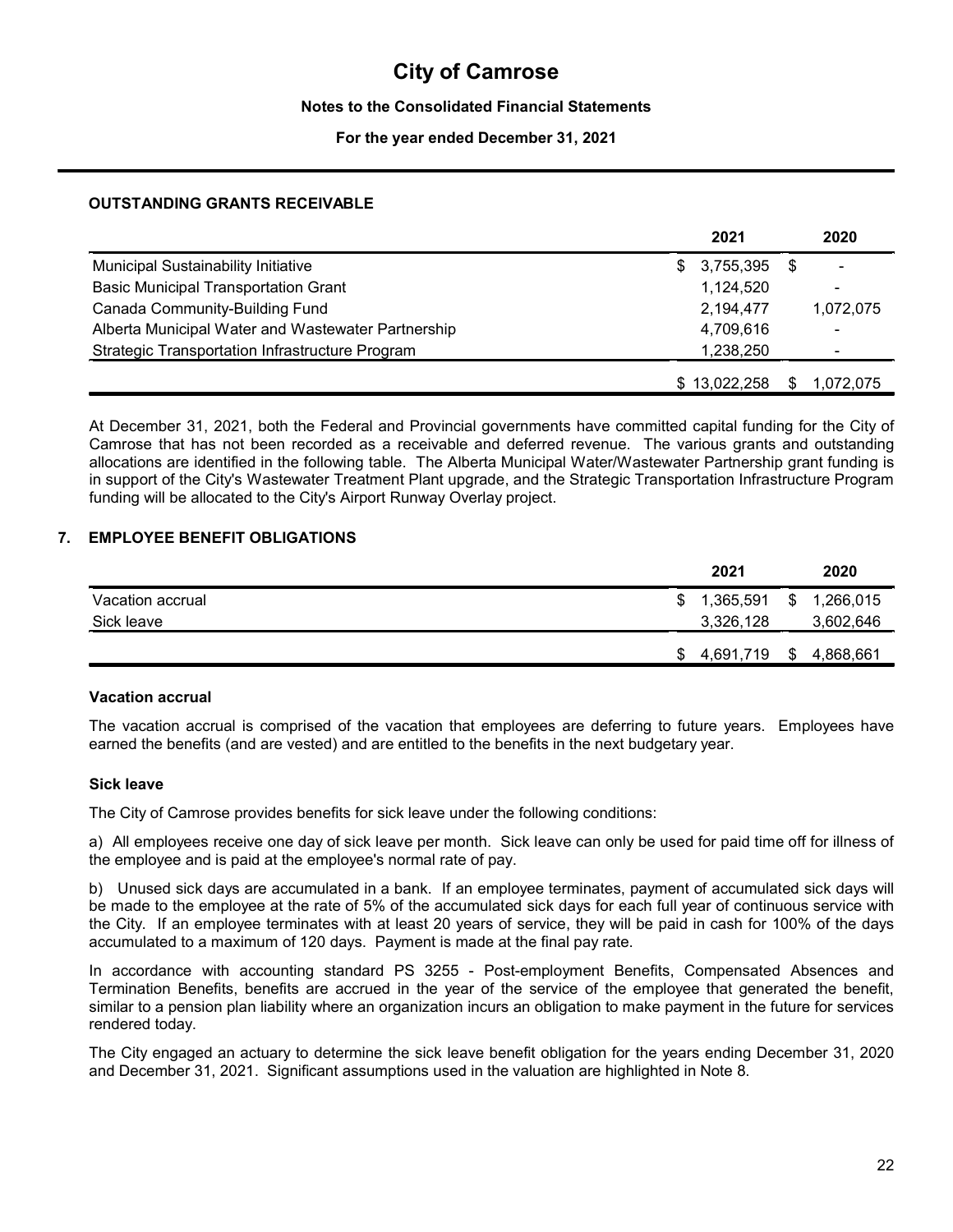#### Notes to the Consolidated Financial Statements

For the year ended December 31, 2021

#### 8. BENEFIT OBLIGATIONS - SICK LEAVE

| <b>Change in Benefit Obligation</b>                        | 2021            | 2020            |
|------------------------------------------------------------|-----------------|-----------------|
| Benefit obligation, beginning of year                      | \$<br>3,602,646 | \$<br>3,570,216 |
| Expected service cost                                      | 277,811         | 287,667         |
| Interest cost                                              | 81,515          | 89,813          |
| Actuarial loss (gain)                                      | (309,066)       | (43, 867)       |
| Expected benefits paid                                     | (326, 778)      | (301, 183)      |
| Benefit obligation, end of year                            | \$<br>3,326,128 | \$<br>3,602,646 |
| <b>Change in Plan Assets</b>                               | 2021            | 2020            |
| Fair value of plan assets, beginning of year               | \$              | \$              |
| City contribution                                          | 252,133         | 266,530         |
| Actual benefits paid                                       | (252, 133)      | (266, 530)      |
| Fair value of plan assets, end of year                     | \$              | \$              |
| <b>Significant Assumptions</b>                             | 2021            | 2020            |
| Discount rate per annum, beginning of year                 | 2.26%           | 2.52%           |
| Discount rate per annum, end of year                       | 2.87%           | 2.26%           |
| Rate of compensation increases per annum                   | 3.50%           | 3.50%           |
| Estimated Average Remaining Services Life (EARSL) in years | 15.88           | 15.82           |
| <b>Net Periodic Benefit Cost</b>                           | 2021            | 2020            |
| Service Cost                                               | \$<br>277,811   | \$<br>287,667   |
| <b>Interest Cost</b>                                       | 81,515          | 89,813          |
| Recognized net actuarial gain                              | (22, 632)       | (19, 859)       |
| Net periodic benefit cost                                  | \$<br>336,694   | \$<br>357,621   |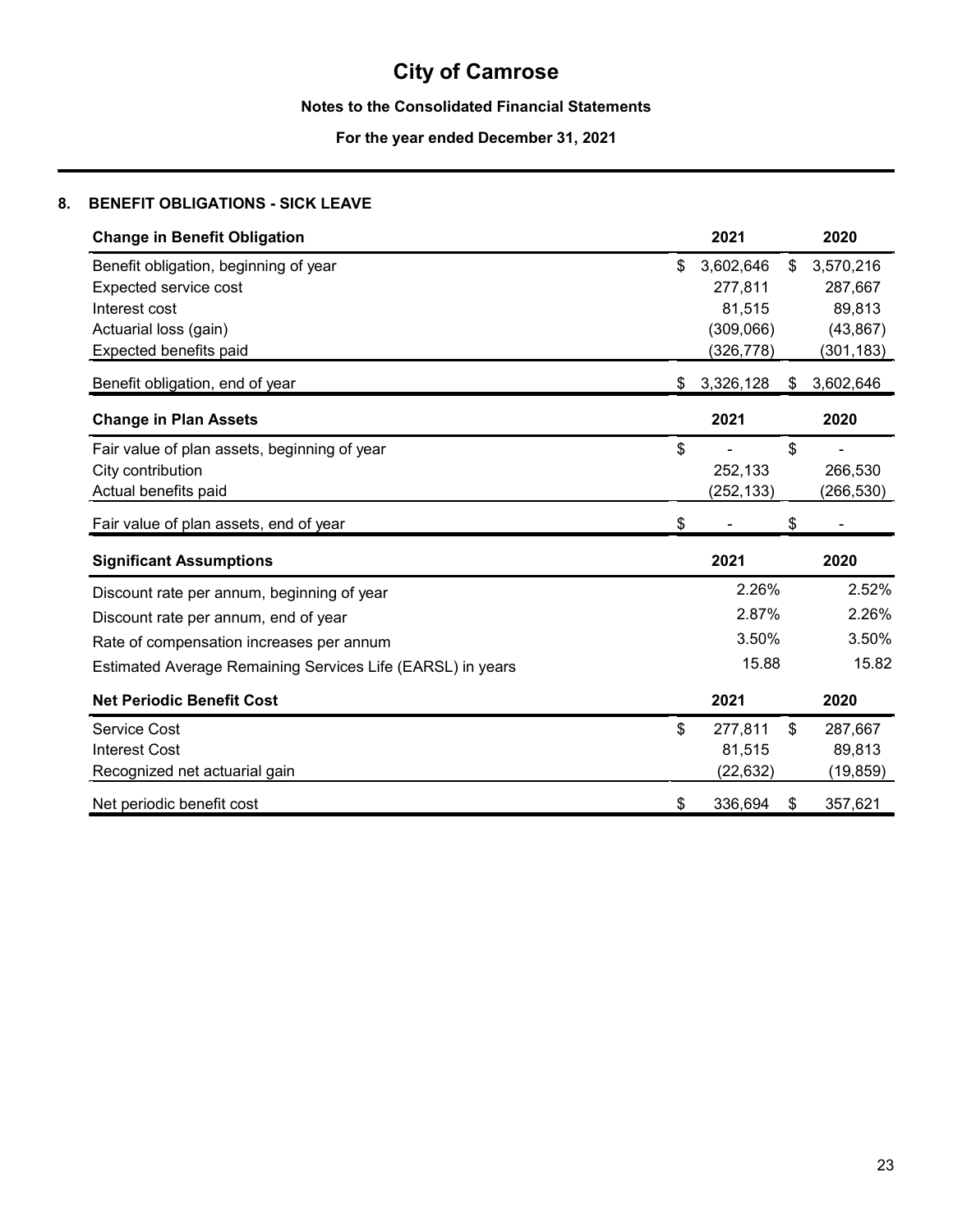#### Notes to the Consolidated Financial Statements

For the year ended December 31, 2021

#### 9. LANDFILL CLOSURE AND POST-CLOSURE LIABILITY

Alberta environment law requires closure and post-closure care of landfill sites, which includes final covering and landscaping, pumping ground water and leachates from the site, and ongoing environmental monitoring, site inspections and maintenance.

The estimated total liability is based on the sum of discounted future cash flows for closure and post-closure activities for 25 years after closure using a discount rate of 2.87% and assuming annual inflation of 2.00%.

The estimated liability portion is based on the cumulative capacity used at year end compared to the estimated total landfill capacity. The total capacity of the site is estimated at 2.5 million cubic metres. The estimated remaining capacity of the landfill site is 1.18 (2020 – 1.23) million cubic metres. The existing landfill site is expected to reach capacity in approximately the year 2055.

The City has not designated assets for settling closure and post-closure costs.

|                                                       | 2021            |     | 2020      |
|-------------------------------------------------------|-----------------|-----|-----------|
| Estimated closure costs                               | \$<br>7,011,363 | \$  | 6,754,843 |
| Estimated post-closure costs                          | 3,157,876       |     | 3,062,438 |
| Estimated total liability                             | 10,169,239      |     | 9,817,281 |
| Estimated capacity remaining                          | 47.2 %          |     | 49.0 %    |
| Portion of total liability remaining to be recognized | 4,799,881       |     | 4,810,468 |
| Estimated capacity used                               | 52.8 %          |     | 51.0 %    |
| Estimated liability portion                           | 5,369,358       | \$. | 5,006,813 |

#### 10. CONTAMINATED SITES LIABILITY

In 2019, the City conducted Phase I Environmental Site Assessments on six City-owned properties. The properties included the Public Works Main Shop, Camrose Airport, Parks Maintenance Shop, Golf Course Maintenance Shop & Pro Shop, and two Public Works Satellite Facilities. The City also completed a Phase II Environmental Site Assessment on the Public Works Main Shop.

Based upon the results of the assessments there is a risk that some extent of contamination may be present on all six properties. No contaminated site liability has been recorded as of December 31, 2021 as all six operational sites are still being used productively, and estimated costs to clean up the sites are not readily available. The City will continue to monitor and evaluate the properties to determine if any future actions need to be taken.

In 2021, the City did conduct a Phase II Environmental Site Assessments at the Airport around the underground fuel tanks. No contamination was detected.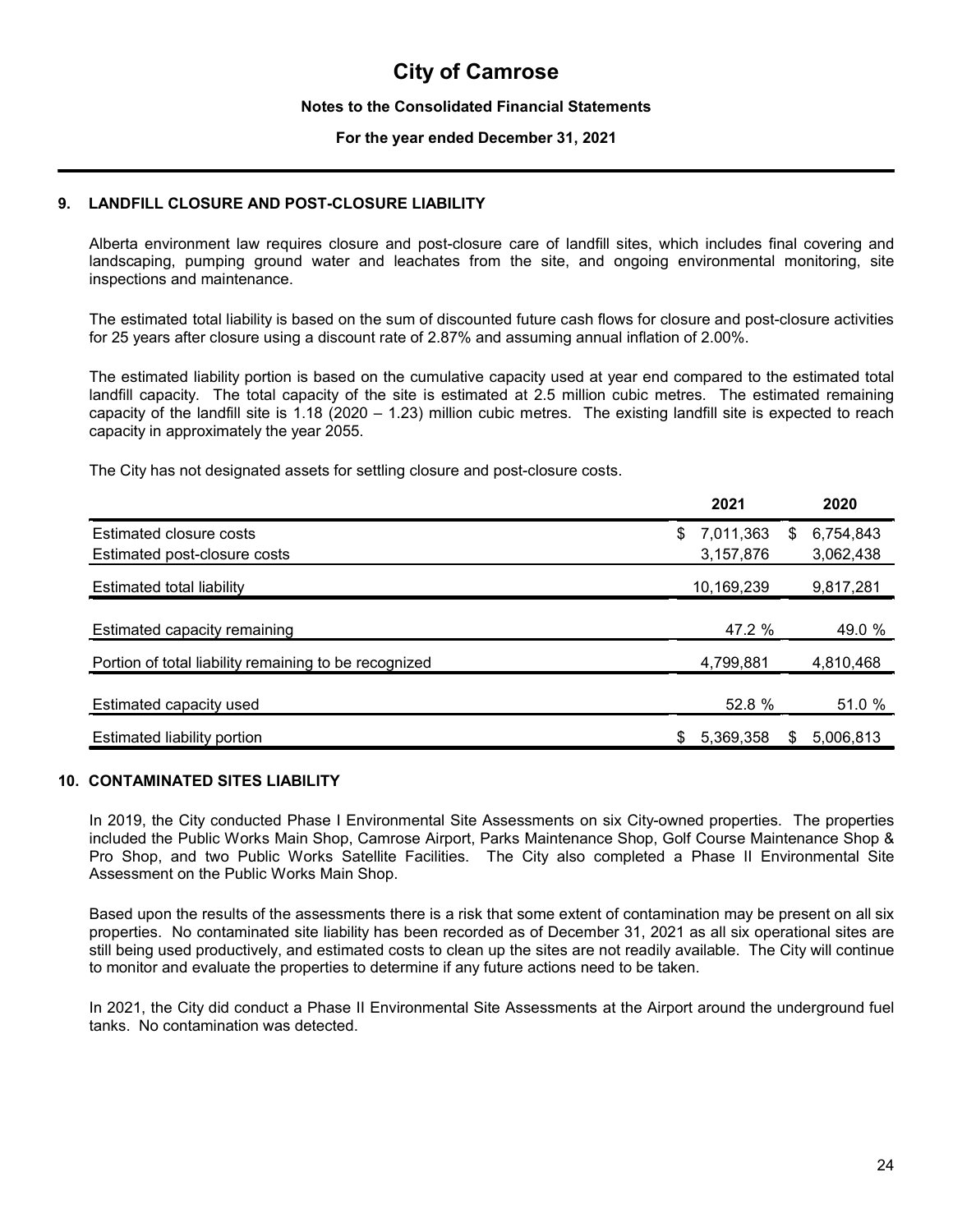#### Notes to the Consolidated Financial Statements

For the year ended December 31, 2021

#### 11. LONG-TERM DEBT

|                                 | 2021         | 2020         |
|---------------------------------|--------------|--------------|
| Supported by general tax levies | \$9,202,866  | \$10.543.133 |
| Supported by special levies     | 1.858.939    | 1,840,968    |
| Supported by utility rates      | 1.006.478    | 1,354,392    |
|                                 | \$12,068,283 | \$13,738,493 |

The current portion of the long-term debt amounts to \$1,831,915 (2020 - \$2,007,169).

Of the \$12,068,283 total long-term debt, \$6,473,234 (2020 - \$7,912,249) is secured against equity in tangible capital assets, with the remaining \$5,595,049 (2020 - \$5,826,244) unsecured. The unsecured debt includes \$3,736,110 of debentures taken out for the Jeanne & Peter Lougheed Performing Arts Centre and \$1,858,939 associated with local improvements receivable.

Principal and interest repayments are due as follows:

|            | <b>Principal</b> |              | <b>Interest</b> | Total     |                 |
|------------|------------------|--------------|-----------------|-----------|-----------------|
| 2022       | \$               | 1,831,915    | S               | 435,253   | \$<br>2,267,168 |
| 2023       |                  | 1,638,454    |                 | 357,402   | 1,995,856       |
| 2024       |                  | 1,552,112    |                 | 290,562   | 1,842,674       |
| 2025       |                  | 1,592,613    |                 | 228,892   | 1,821,505       |
| 2026       |                  | 1,629,215    |                 | 165,179   | 1,794,394       |
| Thereafter |                  | 3,823,974    |                 | 396,481   | 4,220,455       |
|            |                  | \$12,068,283 | S.              | 1,873,769 | \$13,942,052    |

Debenture debt is repayable to Alberta Capital Finance Authority and bears interest rates ranging from 1.733% to 6.000% per annum, before Provincial subsidy, and mature in periods 2022 through 2041. The average annual interest rate is 3.20% for 2021 (3.31% for 2020). Debenture debt is issued on the credit and security of the City of Camrose at large.

Interest on long-term debt amounted to \$496,601 (2020 - \$567,473). The City's total cash payments for interest in 2021 were \$510,161 (2020 - \$579,855).

Included in the above debt amounts is a capital lease obligation of \$278,877 (2020 - \$298,970) relating to the purchase of building equipment. This lease bears interest at 1.53625%, expires October, 2031 and includes a lease buyout of \$76,371.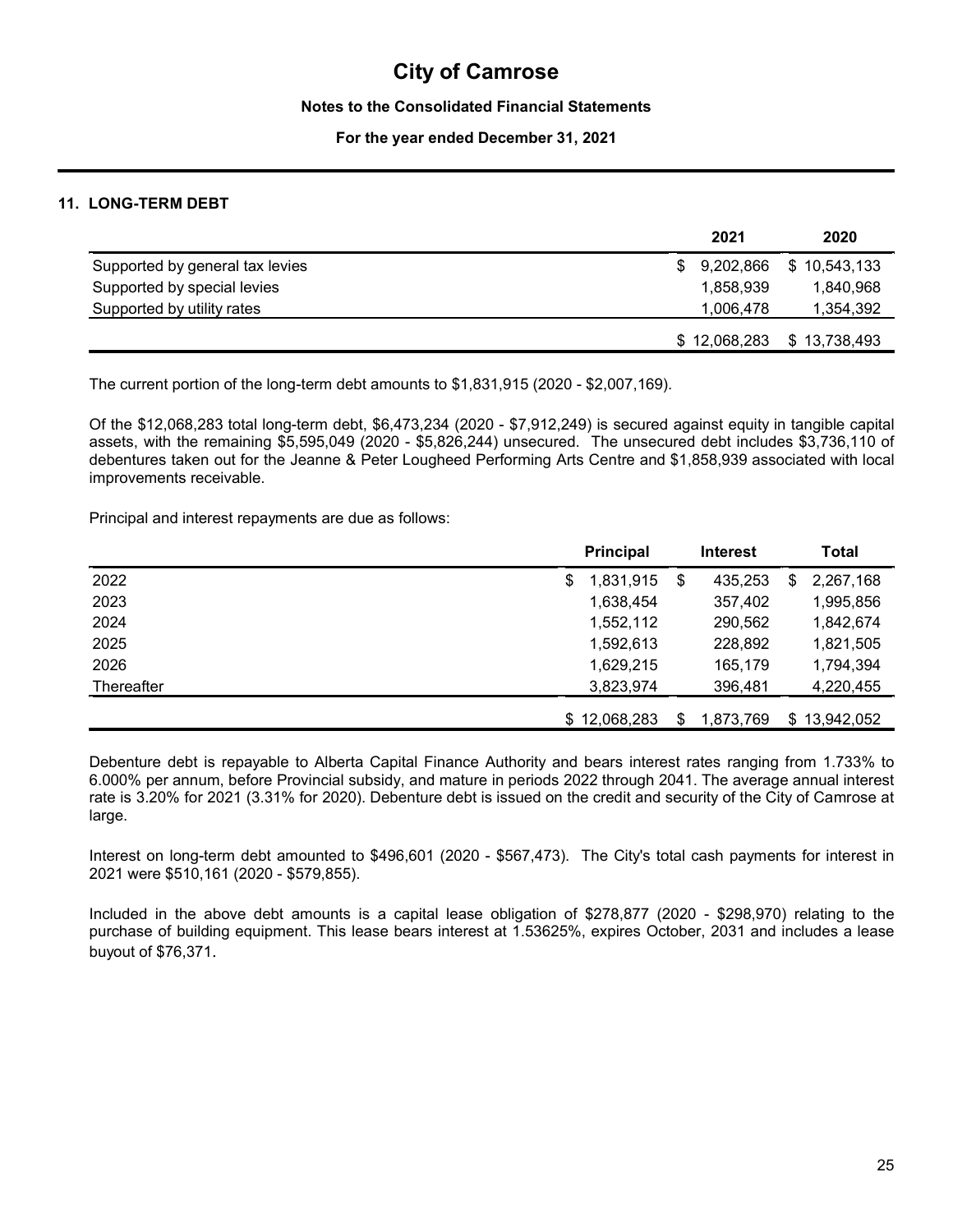#### Notes to the Consolidated Financial Statements

For the year ended December 31, 2021

#### 12. DEBT LIMITS

Section 276(2) of the Municipal Government Act requires that debt and debt limits, as defined by Alberta Regulation 255/00 for the City of Camrose, be disclosed as follows:

|                                       | 2021          | 2020           |
|---------------------------------------|---------------|----------------|
| Total debt limit                      | \$77,675,066  | \$76,697,954   |
| Total debt                            | (12,068,283)  | (13, 738, 493) |
| Amount of debt limit unused           | 65,606,783    | 62,959,461     |
| Debt servicing limit                  | 12,945,844    | 12,782,992     |
| <b>Debt Servicing</b>                 | (2, 267, 168) | (2,513,542)    |
| Amount of debt servicing limit unused | \$10,678,676  | \$10,269,450   |

The debt limit is calculated as 1.5 times revenue of the municipality (as defined in Alberta Regulation 255/00) and the debt service limit is calculated at 0.25 times such revenue. Incurring debt beyond these limitations requires approval by the Minister of Municipal Affairs. These thresholds are guidelines used by Alberta Municipal Affairs to identify municipalities that could be at financial risk if further debt is acquired. The calculation taken alone does not represent the financial stability of the municipality. Rather, the consolidated financial statements must be interpreted as a whole.

#### 13. EQUITY IN TANGIBLE CAPITAL ASSETS

|                                                            | 2021            | 2020            |
|------------------------------------------------------------|-----------------|-----------------|
| Tangible capital assets (Schedule 2)                       | \$402,077,819   | \$ 388,080,915  |
| Accumulated amortization (Schedule 2)                      | (157, 929, 316) | (149, 811, 483) |
| Long-term debt (Note 11)                                   | (12,068,283)    | (13, 738, 493)  |
| Long-term debt not secured against tangible capital assets | 5,595,049       | 5,826,244       |
|                                                            | \$237,675,269   | \$230,357,183   |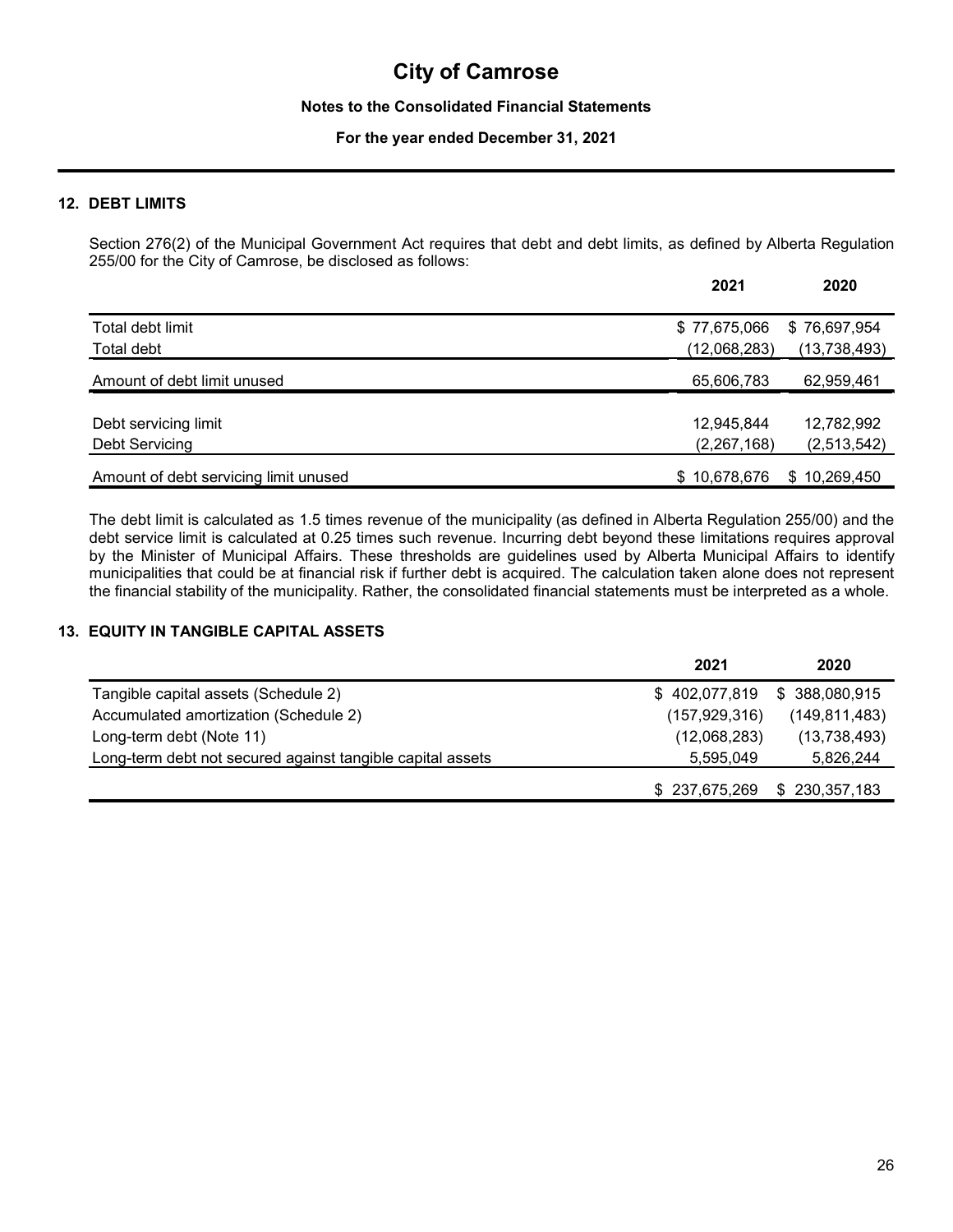#### Notes to the Consolidated Financial Statements

For the year ended December 31, 2021

#### 14. ACCUMULATED SURPLUS

Accumulated surplus consists of restricted and unrestricted amounts and equity in tangible capital assets as follows:

|                                    | 2021 |                |    | 2020          |  |  |
|------------------------------------|------|----------------|----|---------------|--|--|
| Unrestricted surplus               |      | 7,519,670      | \$ | 6,703,341     |  |  |
| <b>Restricted surplus:</b>         |      |                |    |               |  |  |
| General administration             |      | 15,574,787     |    | 15,446,315    |  |  |
| Protective services                |      | 996,013        |    | 772,023       |  |  |
| Roads, streets, walks and lighting |      | 8,885,738      |    | 5,013,998     |  |  |
| Water, sewer, and waste management |      | 33,812,782     |    | 34,133,064    |  |  |
| Recreation and culture             |      | 1,553,200      |    | 273,796       |  |  |
| Public health and welfare          |      | 59,625         |    | 83,035        |  |  |
| Total restricted surplus           |      | 60,882,145     |    | 55,722,231    |  |  |
| Equity in tangible capital assets  |      | 237,675,269    |    | 230, 357, 183 |  |  |
|                                    |      | \$ 306,077,084 |    | \$292,782,755 |  |  |

#### 15. SEGMENTED DISCLOSURE

The City of Camrose provides a range of services to its taxpayers. The City's operations and activities are organized and reported by functions and services provided. For each reported segment, revenues and expenses represent both amounts that are directly attributable to the segment and amounts that are allocated on a reasonable basis.

The accounting policies used in these segments are consistent with those followed in the preparation of the financial statements as disclosed in Note 1. For additional information, refer to the Schedule of Segmented Disclosure (Schedule 6).

Certain functions that have been disclosed in the segmented information, along with the services provided, are as follows:

#### (a) Legislative

This function includes activities related to City Council.

#### (b) Administration

This category of functions is used to report activities that provide for the overall operation of The City, which are common to, or affect all of the services provided by the City, including corporate services, general administration, taxation and financial services.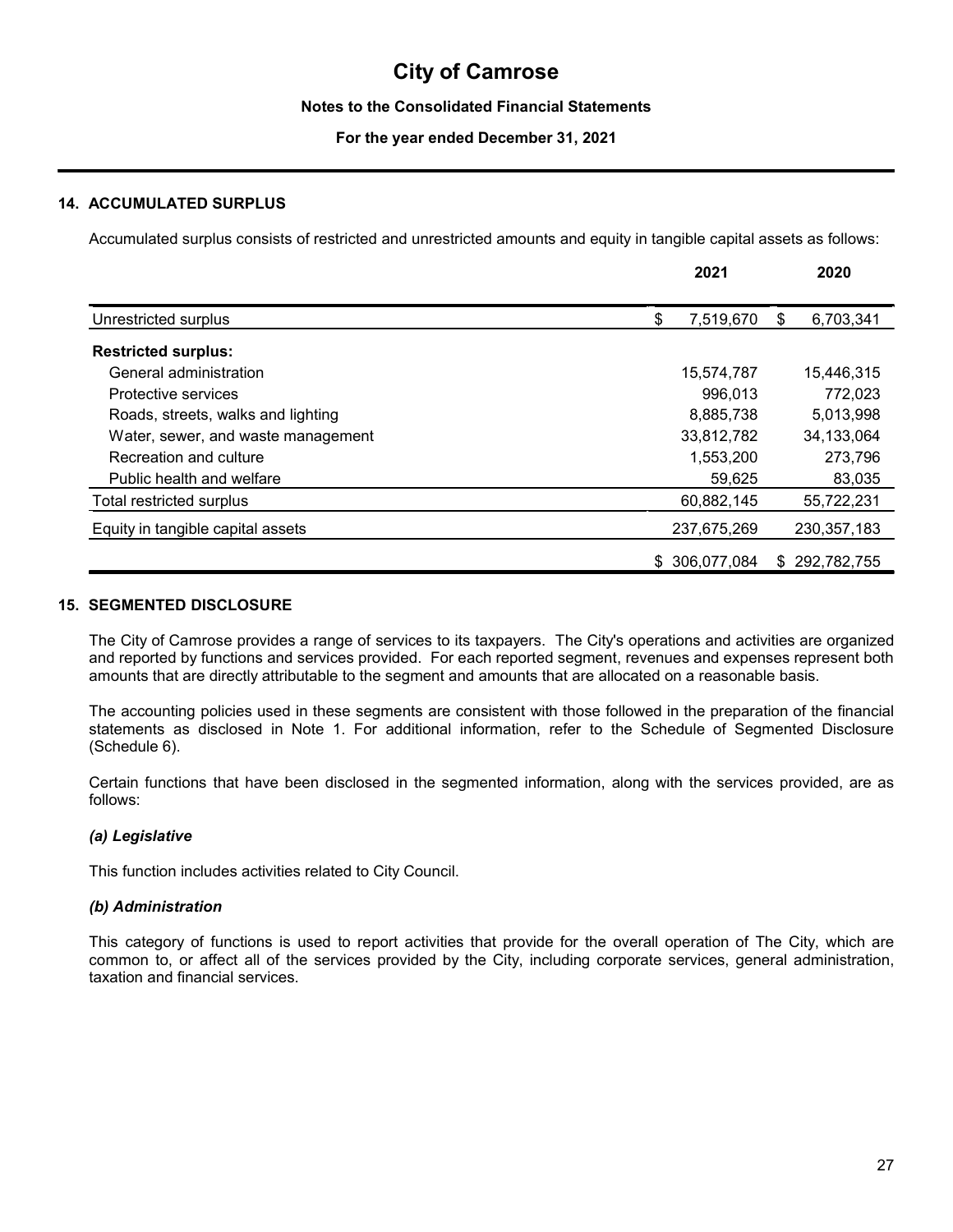#### Notes to the Consolidated Financial Statements

For the year ended December 31, 2021

#### 15. SEGMENTED DISCLOSURE (Continued)

#### (c) Protective Services

This category of functions is used to report activities that provide for the public safety of the inhabitants of the City, including police, fire, bylaw enforcement and inspections.

#### (d) Roads, Streets, Walks & Lighting

This category of functions is used to report activities related to public transportation, including roads and streets, public transit, storm sewers and drainage, and the equipment pool.

#### (e) Water, Wastewater and Waste Management

These functions report activities related to acquiring, treating, and supplying water, the collection or removal and treatment of sanitary sewage, solid waste collection and disposal, landfill operations and recycling.

#### (f) Public Health & Welfare

These functions report activities on cemeteries maintenance and burials, as well as maintenance of public washrooms.

#### (g) Planning and Development

This function is used to report activities related to economic growth and sustainability, property management, short term and long term planning, and the development of land.

#### (h) Recreation and Culture

This function is used to report activities related to providing recreational and cultural opportunities to the community.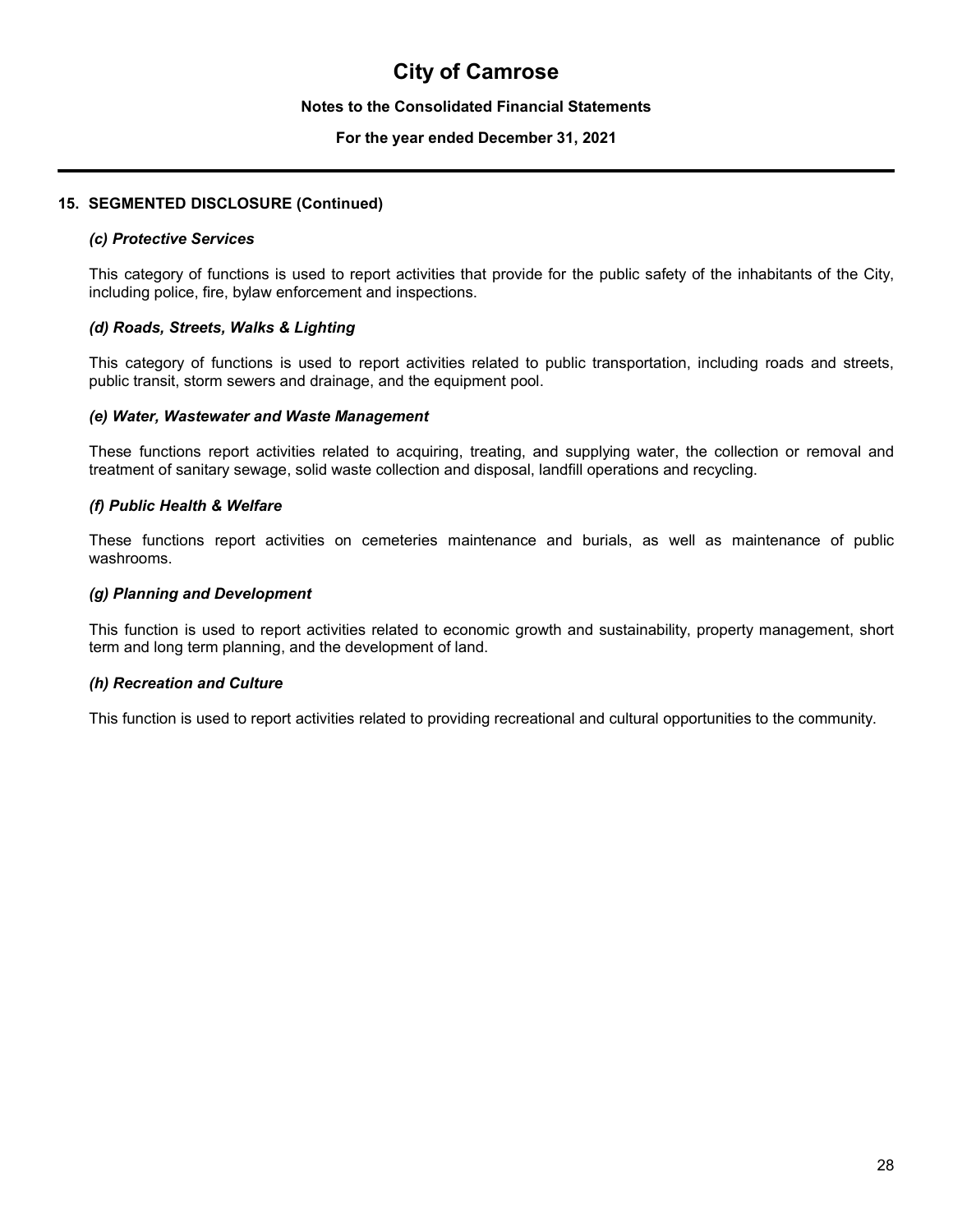#### Notes to the Consolidated Financial Statements

For the year ended December 31, 2021

#### 16. SALARY AND BENEFITS DISCLOSURE

Disclosure of salaries and benefits for municipal officials, the chief administrative officer and designated officers as required by Alberta Regulation 313/2000 is as follows:

|                         | 2021 |               |    | 2020                                       |               |               |
|-------------------------|------|---------------|----|--------------------------------------------|---------------|---------------|
|                         |      | <b>Salary</b> |    | <b>Benefits &amp;</b><br><b>Allowances</b> | <b>Total</b>  | <b>Total</b>  |
| Mayor - N. Mayer        | \$   | 52,112        | \$ | 825                                        | \$<br>52,937  | \$<br>63,650  |
| Mayor - PJ Stasko       |      | 10,422        |    | 1,457                                      | 11,879        |               |
| <b>Councilors:</b>      |      |               |    |                                            |               |               |
| M. Lindstrand           |      | 18,028        |    | 2,865                                      | 20,893        | 25,104        |
| G. Wood                 |      | 18,028        |    | 4,814                                      | 22,842        | 26,126        |
| W. Throndson            |      | 18,028        |    | 1,756                                      | 19,784        | 23,641        |
| D.Ofrim                 |      | 18,028        |    | 3,746                                      | 21,774        | 26,126        |
| PJ Stasko               |      | 18,028        |    | 4,478                                      | 22,506        | 26,660        |
| K. Hycha                |      | 21,633        |    | 2,000                                      | 23,633        | 23,403        |
| A. Hoveland             |      | 21,633        |    | 3,820                                      | 25,453        | 25,104        |
| L. Banack               |      | 3,606         |    | 637                                        | 4,243         |               |
| L. Broker               |      | 3,606         |    | 1,049                                      | 4,655         |               |
| D. Francoeur            |      | 3,606         |    | 1,141                                      | 4,747         | ۰             |
| D. Ilg                  |      | 3,606         |    | 1,141                                      | 4,747         |               |
| J. Murphy               |      | 3,606         |    | 1,141                                      | 4,747         |               |
| D. Rosland              |      | 3,606         |    | 974                                        | 4,580         |               |
| <b>City Manager</b>     |      | 228,730       |    | 38,735                                     | 267,465       | 265,454       |
| Designated Officers (2) | \$   | 129,969       | \$ | 24,800                                     | \$<br>154,769 | \$<br>153,112 |

Salary includes regular base pay, bonuses, overtime, lump sum payments, gross honoraria and any other direct cash remuneration.

Benefits and allowances figures include the employer's share of all employee benefits and contributions or payments made on behalf of employees including pension, extended health and dental coverage, vision coverage, group life insurance, long-term disability insurance, professional memberships and tuition.

The City currently has a full time designated officer, and one designated on an as needed basis.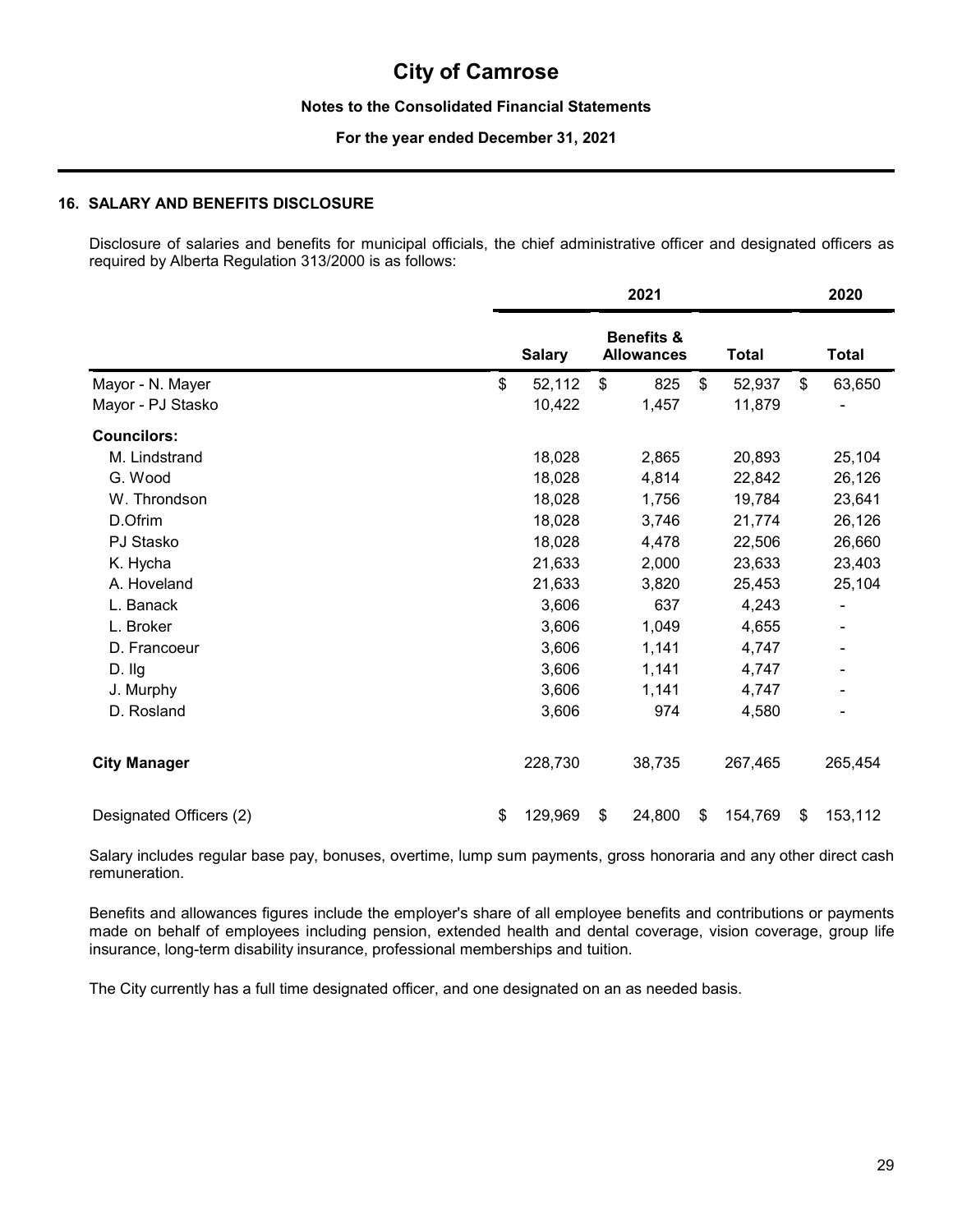#### Notes to the Consolidated Financial Statements

#### For the year ended December 31, 2021

#### 17. LOCAL AUTHORITIES PENSION PLAN

Employees of the City of Camrose participate in the Local Authorities Pension Plan (LAPP), which is one of the plans covered by the Alberta Public Sector Pensions Plan Act. The LAPP is financed by employer and employee contributions and by investments earnings of the LAPP Fund.

Contributions for current service are recorded as expenditures in the year in which they become due.

The City of Camrose is required to make current service contributions to the LAPP of 9.39% of pensionable earnings up to the year's maximum pensionable earnings under the Canada Pension Plan and 13.84% on pensionable earnings above this amount.

Employees of the City are required to make current service contributions of 8.39% of pensionable salary up to the year's maximum pensionable salary and 12.84% on pensionable salary above this amount.

Total current service contributions by the City to the plan in 2021 were \$1,100,155 (2020 - \$1,084,066). The current service contributions by the employees of the City to the plan in 2021 were \$993,899 (2020 - \$980,754).

At December 31, 2020, LAPP disclosed an actuarial surplus of \$4,961,337,000 (2019 - surplus of \$7,913,261,000). The 2021 amounts are not yet available.

#### 18. SPECIAL FORCES PENSION PLAN

Municipal Police Officers of the City of Camrose participate in the Special Forces Pension Plan (SFPP), which is covered by the Alberta Public Sector Pensions Plan Act. The Plan serves about 7,000 officers from seven municipalities. It is financed by employer and employee contributions and investment earnings of the SFPP Fund.

Contributions for current service are recorded as expenditures in the year in which they become due.

The City of Camrose is required to make current service contributions to the SFPP of 14.55% of pensioinable earnings up to the year's maximum pensionable earnings under the Canada Pension Plan.

Police officers of the City are required to make current service contributions to the SFPP of 13.45% of pensionable earnings up to the year's maximum pensionable earnings under the Canada Pension Plan.

Total current service contributions by the City to the plan in 2021 were \$443,496 (2020 - \$453,444). Total current service contributions by employees to the plan in 2021 were \$409,970 (2020 - \$419,163).

At December 31, 2020, the plan disclosed an actuarial surplus of \$9,741,000 (2019 - surplus of \$184,631,000). The 2021 amounts are not yet available.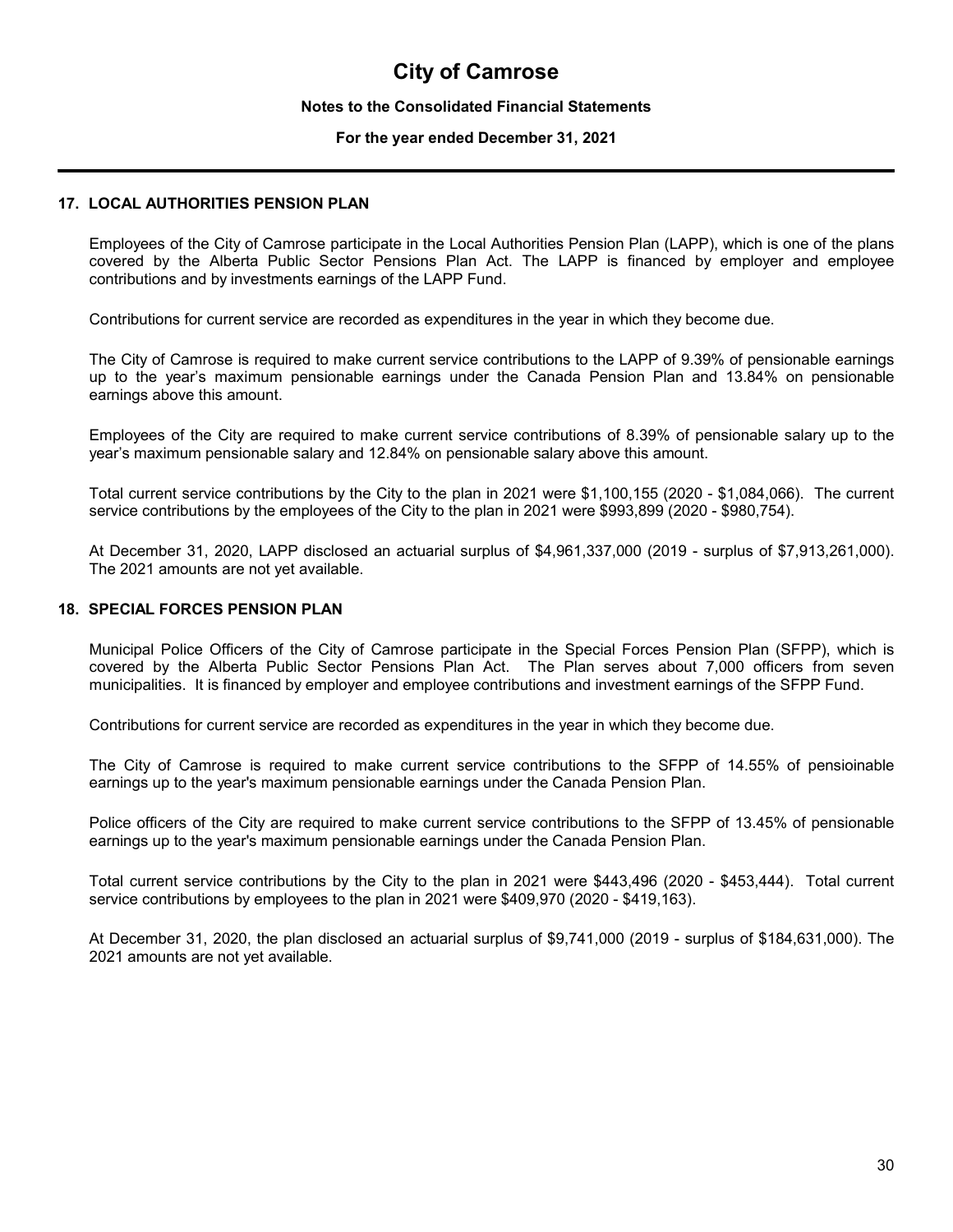#### Notes to the Consolidated Financial Statements

For the year ended December 31, 2021

#### 19. APEX SUPPLEMENTARY PENSION PLAN

The APEX supplementary pension plan, an Alberta Urban Municipality Association (AUMA) sponsored defined benefit pension plan covered under the provisions of the Alberta Employment Pension Plans Act, commenced on January 1, 2004 and provides supplementary pension benefits to a prescribed class of employees (approximately 6 beneficiaries within the City of Camrose). The plan supplements the Local Authorities Pension Plan.

Contributions are made by the prescribed class of employees and the City. Employees and the City are required to make current service contributions to APEX of 2.61% and 3.85% respectively of pensionable earnings up to \$162,278 in 2021 (\$154,611 in 2020).

Total current service contributions by the City to APEX in 2021 were \$27,379 (2020 - \$23,317). Total current service contributions by the employees of the City in 2021 were \$18,561 (2020 - \$15,807).

The cost of post retirement benefits earned by employees is actuarially determined using the projected benefit method prorated on service and management's best estimate of salary and benefit escalation and retirement ages of employees.

At December 31, 2020, the plan disclosed an actuarial deficiency of \$2,624,114 (2019 - deficiency of \$605,073). The 2021 amounts are not yet available.

#### 20. CONTRIBUTED ASSET

In 2021, the donation of a transport body for a bus in support of the City's public transit initiatives was recorded as a contributed asset in the amount of \$113,781. The City provided the bus chassis at a cost of \$39,457. The total value of the Transport Bus is \$153,238.

In 2021, the City recorded a contribution of \$118,966 for the Rotary Club of Camrose Pavilion constructed adjacent to the Stoney Creek Centre. The picnic shelter showcasing Community Heritage is a Nordic Commemorative Site. The City provided funding and in kind support of \$57,229 for a total value of \$176,195 for the addition.

No contributed assets were received in 2020.

#### 21. COMMITMENTS

As noted within the City's current 10-year Wastewater Approval to Operate, the City of Camrose is required to substantially upgrade its existing wastewater treatment system in order to ensure compliance with provincial and federal environmental regulations. The total cost of the project is expected to be approximately \$51.2 million. The project has been initiated and the City has incurred costs through December 31, 2021 of \$9.6 million. The planned funding for the project is based upon a combination of utility reserves, offsite levies and provincial grants. In 2020, the City secured Alberta Municipal Water/Wastewater Partnership (AMWWP) grant funding in the amount of \$10 million. The City will also utilize up to \$20 million of debenture to fund the project. The project is expected to be completed in 2024.

In 2021, they City began construction on a new Public Works Facility. The project was approved at \$11 million to be completed in 2022. In 2021, the City incurred expenses of \$3.8 million.

As at December 31, 2021, the City had no other significant commitments to report.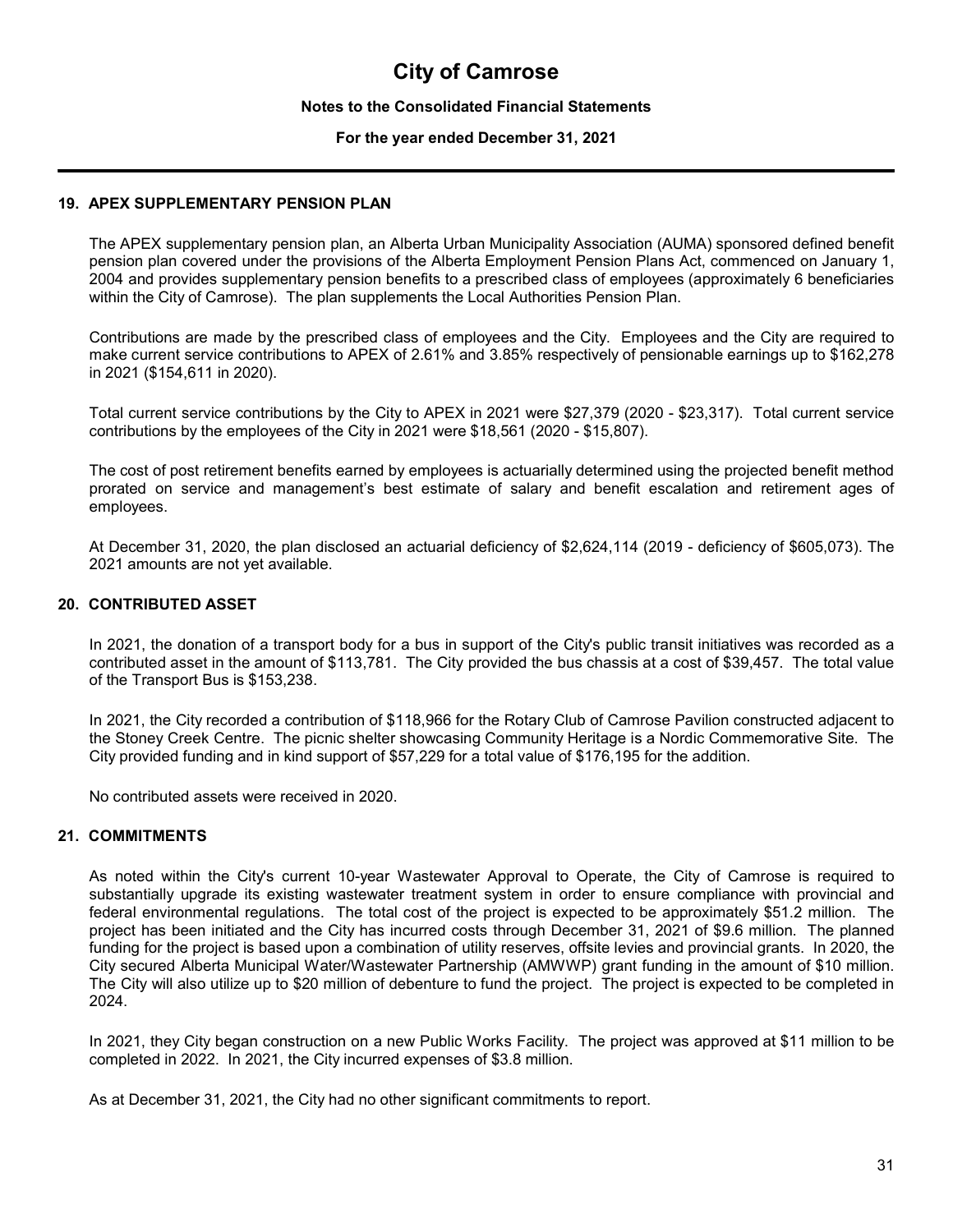#### Notes to the Consolidated Financial Statements

#### For the year ended December 31, 2021

#### 22. CONTINGENCIES

As at December 31, 2021 the City is involved in various legal disputes. While it is not possible to estimate the outcome of these disputes, it is Management's opinion that there will be no adverse effect on the financial position of the City. If any liability is incurred it would be accounted for as a current transaction in the year it is determined.

On May 7, 2020, the City of Camrose started a planned release of treated wastewater from the City's wastewater storage lagoons. On May 22, the City received a verbal directive from Environment & Climate Change Canada (ECCC) to immediately cease all discharge from the lagoons. ECCC provided this directive based on their belief that the discharge would reasonably be acutely lethal to fish, and that it was also exceeding the un-ionized ammonia limit outlined in the federal Wastewater Systems Effluent Regulations (WSER). In June 2020, the ECCC advised that they would be conducting an external investigation related to the spring discharge.

In May 2021, ECCC updated the City on their investigation. They determined that the City's spring 2020 wastewater discharge was acutely lethal to fish, and therefore was an offence of section 36(3) of the Fisheries Act. ECCC advised that the investigation was being referred to the Crown Prosecutor (Public Prosecution Service of Canada) for a review of the file and circumstances. The Crown Prosecutor would assess the alleged offence and due diligence of the City of Camrose in accordance with their own policy and from there an outcome would be determined. While the City was told that this review would take a couple of months to complete, the City did not receive any further updates from ECCC until March 8, 2022. At that time, ECCC noted that they were requesting some follow-up interviews with a City employee. That interview is scheduled for March 21, 2022. The City has been working with the ECCC investigator on this review and at this time, the investigation is still ongoing.

#### 23. RISK MANAGEMENT OF FINANCIAL INSTRUMENTS

The City's financial instruments consist of cash and temporary investments, accounts receivable, accounts payable and accrued liabilities, and long-term debt. It is management's opinion that the City is not exposed to significant interest or currency risk arising from these financial instruments.

The City is subject to credit risk with respect to taxes and grants in place of taxes receivables and trade and other receivables. Credit risk arises from the possibility that taxpayers and entities to which the City provides services may experience financial difficulty and be unable to fulfil their obligations. The large number and diversity of taxpayers and customers minimizes the credit risk.

Unless otherwise noted, the carrying value of the financial instruments approximates fair value.